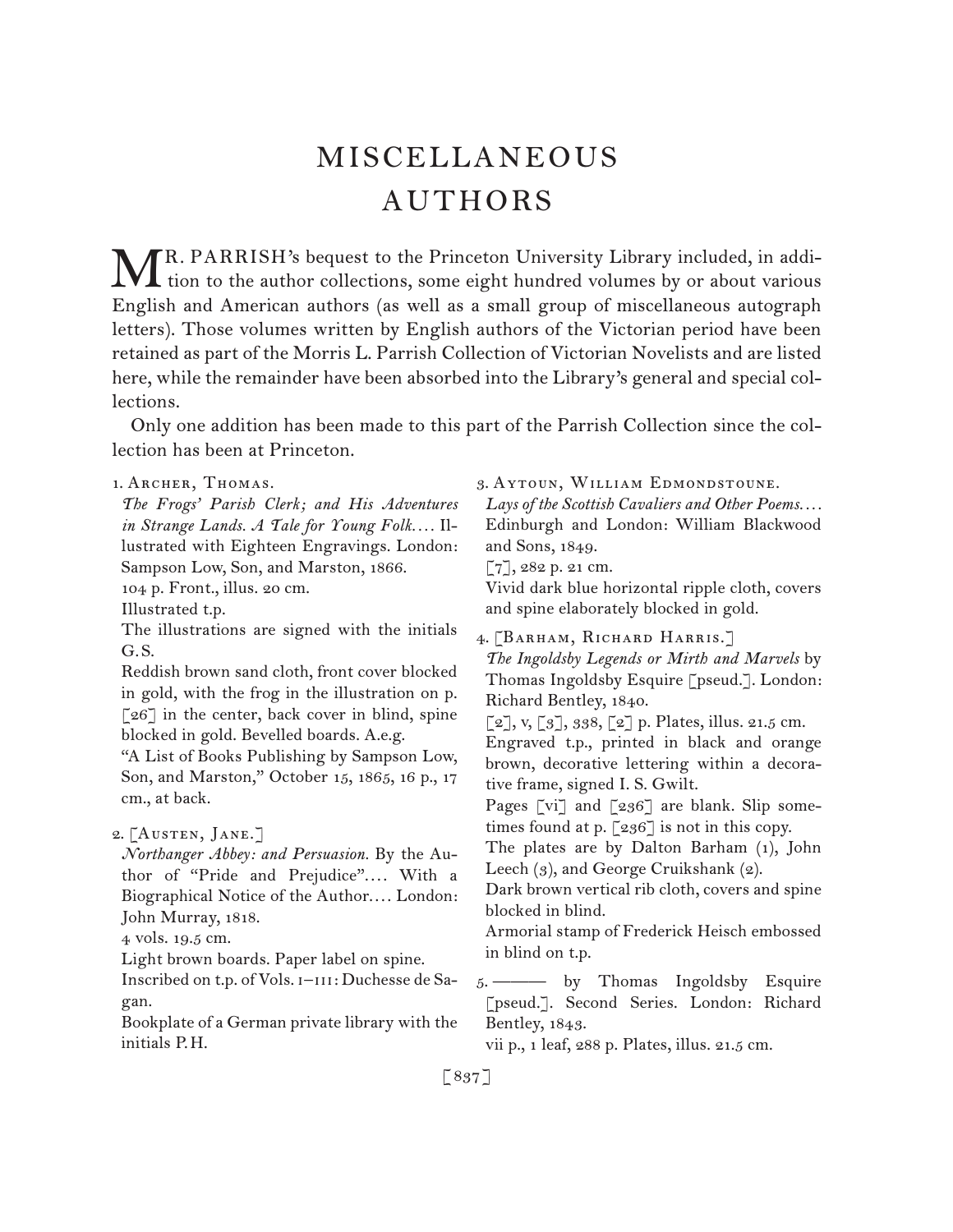Engraved t.p., printed in black and orange brown, decorative lettering within a decorative frame, signed C. Cook.

Verso of Contents leaf blank.

The plates are by George Cruikshank (4) and John Leech (3).

Binding as [First Series], but without design in four corners of covers.

Adverts.,  $\lceil 4 \rceil$  p. at back.

Armorial stamp of Frederick Heisch embossed in blind on t.p.

6.  ——— by Thomas Ingoldsby Esquire [pseud.]. Third Series. London: Richard Bentley, 1847.

 $\lceil 2 \rceil$ , vi,  $\lceil 2 \rceil$ , 364 p. Plates. 21 cm.

Engraved t.p., printed in black and reddish brown, decorative lettering within a decorative frame, signed Cook.

Misprint "topot," p. 350, line 2.

The plates are by George Cruikshank (2), John Leech (2), Dalton Barham (1), and include an engraving by J. Cook of a portrait of the author by R. J. Lane.

"Memoir of Rev. Richard Harris Barham," by R. H. D. Barham, p. [1]–183.

Dark brown vertical rib cloth, blocked in blind, covers with a different design, spine as [First] and Second Series.

Armorial stamp of Frederick Heisch embossed in blind on t.p.

7. ———. By Thomas Ingoldsby Esquire [pseud.]. With Sixty Illustrations by George Cruikshank, John Leech, and John Tenniel. London: Richard Bentley, Publisher in Ordinary to Her Majesty, 1864.

xii, 427, [1] p. Front., illus. 23.5 cm.

T.p. printed in black and red.

Yellowish green sand cloth, covers and spine elaborately blocked in gold (signed "J D" on the spine). Bevelled boards. A.e.g.

8.  [Bayly, Ada Ellen.]

*We Two. A Novel.* By Edna Lyall [pseud.].... London: Hurst and Blackett, 1884.

3 vols. 19.5 cm.

Dark brown smooth cloth, front cover blocked in black, back cover in blind, spine blocked in black and gold.

"Hurst & Blackett's List of New Works,"  $\lceil 2 \rceil$ , 16 p. at back of Vol. iii.

Inscribed on halftitle of Vol. i: Hampden G. Jameson From the Author. 4. April. 1884.

Inscribed on halftitle of Vols. ii and iii: Kate Picard.

# 9.  [Besant, Walter.]

*With Harp and Crown. A Novel.* By the Authors of "Ready-Money Mortiboy". . . . London: Tinsley Brothers, 1875.

3 vols. 19.5 cm.

By Walter Besant and James Rice.

Dark yellowish green diagonal fine rib cloth, covers blocked in black, spine blocked in gold and black.

Inscribed at head of t.p. in Vol. i: W. R. Spicer Esqre etc etc from James Rice with best regards Novr 1875.

Laid in Vol. i is an engraved invitation from Mr. and Mrs. W. R. Spicer to the wedding of their daughter (unnamed), dated 21 June 1869. The line for the recipient's name has not been filled in.

### 10.  Blackmore, Richard Doddridge.

*Lorna Doone: A Romance of Exmoor. . . .* London: Sampson Low, Son, & Marston, 1869.

3 vols. 19.5 cm.

Brilliant blue vertical moiré fine rib cloth, covers blocked in blind, spine blocked in gold.

"A List of Books," March, 1869, 16 p., 18.5 cm., at back.

Much of the top third of free front endpaper has been cut away. Inscription on free front endpaper: This was the author's own copy & by order of his executrix was sold by us on July 1. 1901 Sotheby Wilkinson Hodge 13 Wellington Strand Strand [*sic*] London.

Tipped in on front flyleaf of Vol. 1: ALS from Blackmore to Mrs. Kroeker, Jany 25th 1877.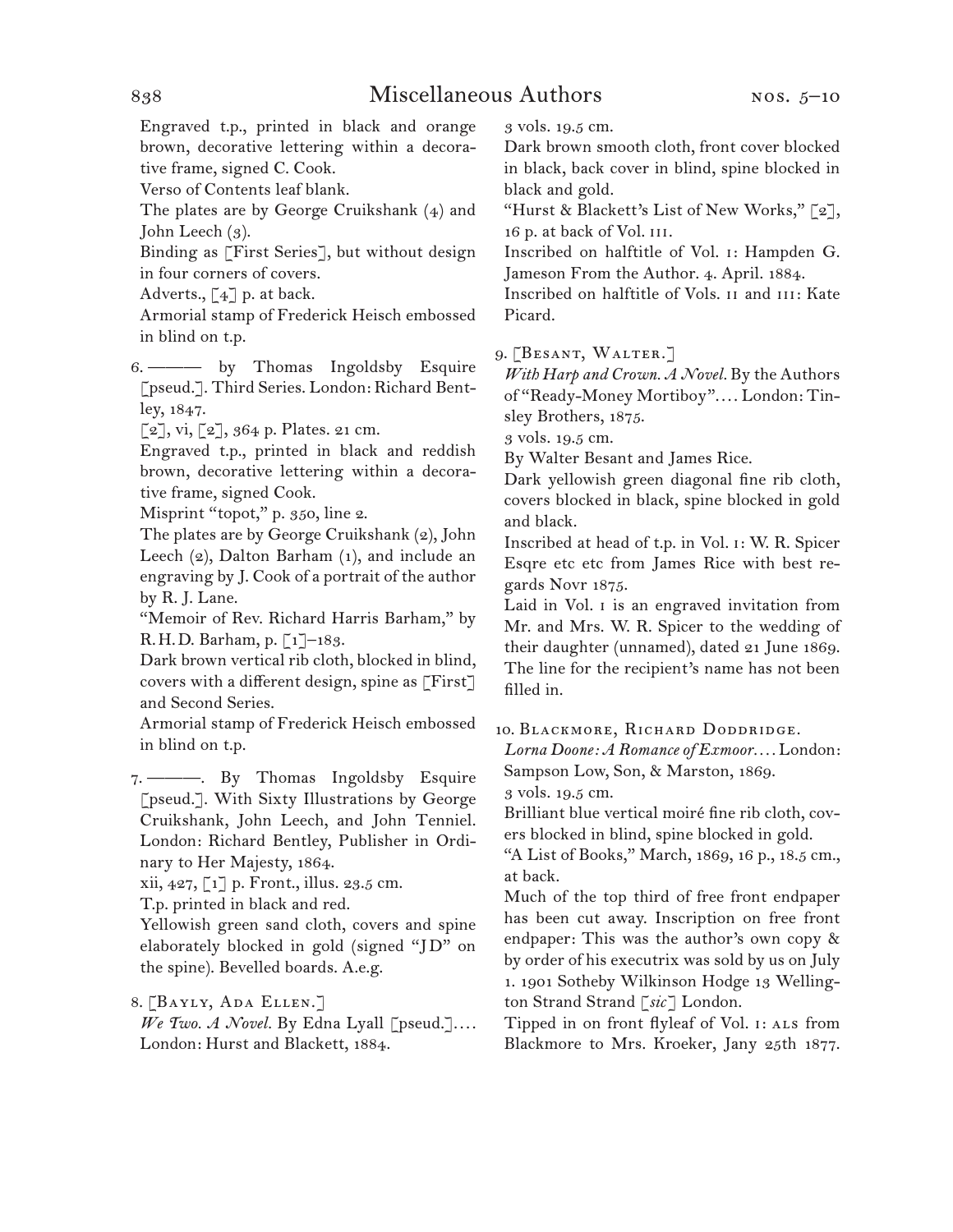11.  *Tales from the Telling-House. . . .*London:Sampson Low, Marston & Company Limited, 1898. x p., 2 leaves, 244, [1] p. 17.5 cm.

Illustrated (by W. C. Greenough) t.p., printed in red and black.

Dark green fine diaper cloth, covers blocked in blind, spine blocked in gold and blind.

With a long presentation inscription from the author to Mr. Hankinson, dated May 2d, 1899, on blank leaf preceding halftitle. Signature of Frank Hankinson on free front endpaper.

12.  Bloomfield-Moore, Clara Sophia Jessup.

*Gondaline's Lesson, The Warden's Tale, Stories for Children, and Other Poems.* By Mrs Bloomfield Moore. London: C. Kegan Paul & Co., 1881.

x, 226 p. 19.5 cm.

Dark grayish green diagonal fine rib cloth, front cover and spine blocked in gold. Bevelled boards.

"Souvenir of Ye Olde English Fayre," 4 p., and "Press Notices of American Edition," 4 p., at back.

Inscribed on front flyleaf: Oscar Wilde With the warm regards and the best wishes of Clara J Moore May 11th 1882[.]

Unidentified bookplate.

13.  Borrow, George Henry.

*Lavengro; The Scholar—The Gypsy—The Priest. . . .* London: John Murray, 1851. 3 vols. Front. in Vol. i. 20.5 cm.

Dark purple sand cloth. Paper label on spine.

14.  [Bradley, Edward.]

*The Adventures of Mr. Verdant Green, An Oxford Freshman.* By Cuthbert Bede, B. A. [pseud.]. With numerous Illustrations, Designed and Drawn on the Wood by the Author.... London: Nathaniel Cooke, (Late Ingram, Cooke, and Co.), 1853.

iv, 118 p. Illus. 19 cm.

White illustrated wrappers, printed in red and black. Advert. on outside back wrapper.

Adverts., [6] p. at back.

Book label of W. H. Jennings.

15.  *The Further Adventures of Mr. Verdant Green,*  An Oxford Under-Graduate. [(JBeing a Continuation of "The Adventures of Mr. Verdant Green, An Oxford Freshman.") By Cuthbert Bede, B. A. [pseud.]. With numerous Illustrations, Designed and Drawn on the Wood by the Author. . . . London: H. Ingram & Co. and by All Booksellers, 1854.

viii, 108 p. Front., illus. 19 cm.

White illustrated wrappers, printed in red and black. Advert. on outside back wrapper. Adverts.,  $\lceil 4 \rceil$  p. at back.

16.  *Mr. Verdant Green Married and Done For: Being the Third and Concluding Part of the Adventures of Mr. Verdant Green, An Oxford Freshman.* By Cuthbert Bede, B. A. [pseud.]. London: James Blackwood, 1857.

iv, 112 p. Illus. 18.5 cm.

The illustrations are by the author.

White illustrated wrappers, printed in green and red. Adverts. on inside front and inside and outside back wrappers.

Adverts,  $\lceil 8 \rceil$  p. at front; p. 9–24 and  $\lceil 8 \rceil$  p. at back.

17.  Broughton, Rhoda.

*Belinda. A Novel. . . .* London: Richard Bentley and Son, Publishers in Ordinary to Her Majesty the Queen, 1883.

3 vols. 18.5 cm.

Unglazed chintz cloth, with an overall black and white acorn design. Pale green endpapers, with a floral design.

Adverts., [2] p. at back of Vol. III.

18.  *Nancy. A Novel. . . .* London: Richard Bentley and Son, 1873. 3 vols. 18.5 cm.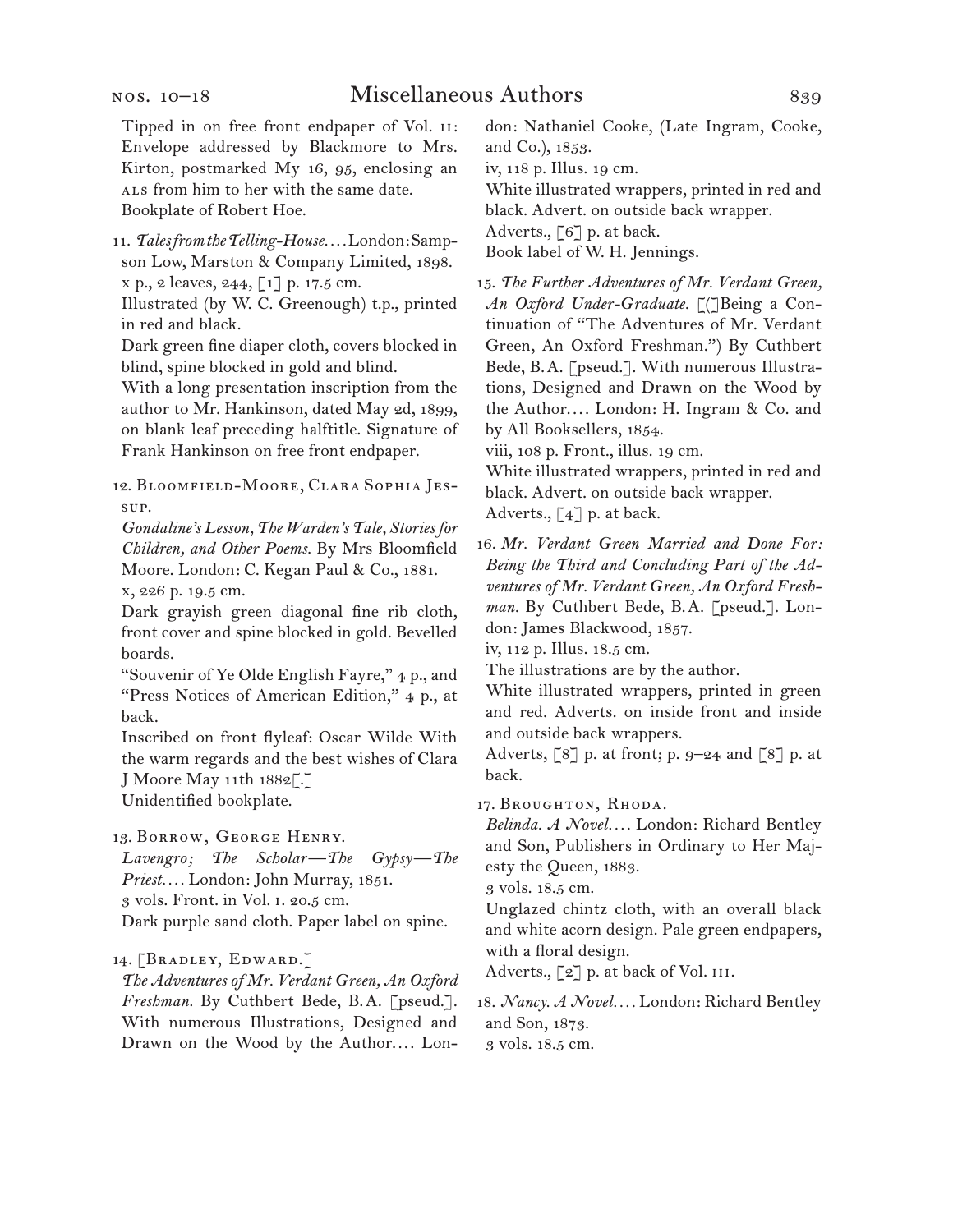# 840 Miscellaneous Authors

T.p. printed in black and red.

Light yellowish brown sand cloth, front cover blocked in brown, back cover in blind, spine blocked in gold and brown.

Bookplate of Lewis Lovatt Ayshford Wise, Esqr.

19.  *A Waif 's Progress. . . .* London: Macmillan and Co., Limited; New York: The Macmillan Company, 1905.

 $\lceil 4 \rceil$ , 402 p. 19.5 cm.

Moderate blue linen cloth, front cover blocked in white.

Adverts., dated 16.8.'05, 7, [1] p., at back.

Mounted on free front endpaper is an illegibly dated ALS from the author to an unidentified autograph collector.

20. [BROWNE, THOMAS ALEXANDER.]

*The Crooked Stick or Pollie's Probation.* By Rolf Boldrewood [pseud.]. . . . London and New York: Macmillan and Co., 1895.

[3], 339 p. 19.5 cm.

Dark blue fine diaper cloth, front cover and spine blocked in gold and blind, back cover blocked in blind.

Adverts., [4] p., and "A Classified Catalogue of Books in General Literature," September, 1895, 54 p., at back.

21.  *Robbery Under Arms. A Story Of Life and Adventure in the Bush and in the Goldfields of Australia.* By Rolf Bolderwood [*sic*; pseud.]. . . . London: Remington and Co, 1888.

3 vols. 19 cm.

Dark yellow green smooth cloth, with an elaborate floral design blocked in black on front cover. Floral-patterned endpapers, olive on light yellow.

22.  *A Sydney-Side Saxon.* By Rolf Boldrewood [pseud.]. . . . London and New York: Macmillan and Co., 1891.

 $\lceil 5 \rceil$ , 237 p. 19.5 cm.

"First Edition August 1891 Reprinted September 1891."

Moderate red fine diaper cloth, front cover blocked in gold and blind, back cover in blind, spine blocked in gold.

Adverts, [2] p., and "Catalogue of Books," August, 1891, 55 p., at back.

Embossed in blind on t.p.: Presentation Copy.

# 23.  Browning, Elizabeth Barrett.

*Aurora Leigh. . . .* London: Chapman and Hall, 1857.

[5], 403 p. 19.5 cm.

Brownish red cord cloth, covers blocked in blind, spine blocked in gold.

Advert., 1 leaf at back.

24.  Copy 2.

Dark yellowish green cord cloth, blocked as Copy 1.

The advertisement leaf faces halftitle.

25.  *Casa Guidi Windows. A Poem. . . .* London: Chapman & Hall, 1851.

vii, 140 p. 17.5 cm.

Grayish blue vertical fine rib cloth, blocked in blind.

26.  *A Drama of Exile: and Other Poems.* By Elizabeth Barrett Barrett.... New-York: Henry G. Langley, 1845.

2 vols. 18.5 cm.

Dark green vertical fine rib cloth, covers blocked in blind, spine elaborately blocked in gold.

"ValuableWorks Published by Henry G. Langley," 8 p. at back of Vol. ii.

Pasted to flyleaf of Vol. 1: Undated ALS from Elizabeth B. Barrett to Mr. [Edward] Moxon concerning "the American edition of the 'Poems.'"

27.  *The Greek Christian Poets and the English Poets. . . .* London: Chapman & Hall, 1863. iv, 211 p. 17.5 cm. Dark green pebble cloth, covers blocked in blind, spine blocked in gold.

Advert., verso of p. 211.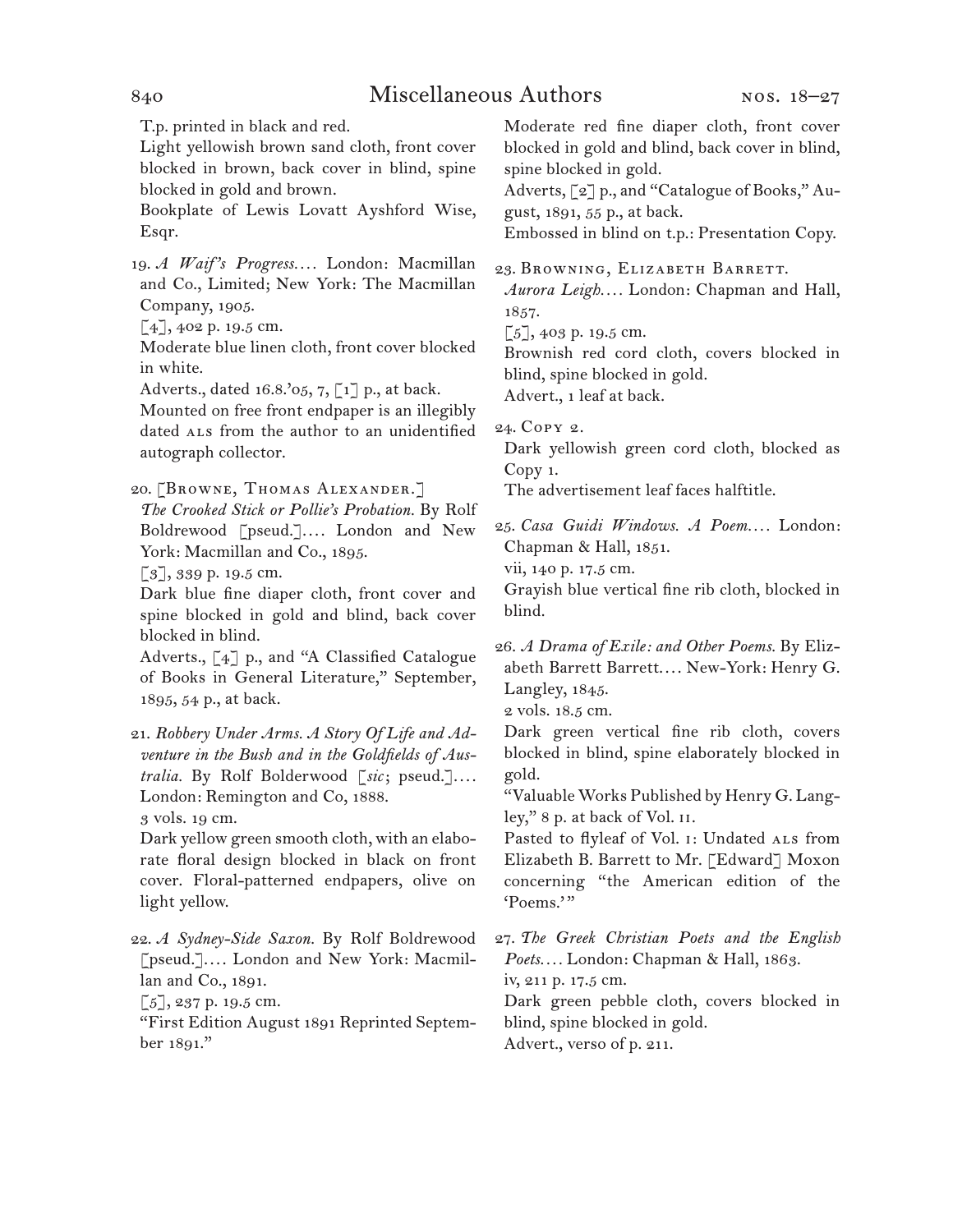- 28.  *Last Poems*. . . . London: Chapman and Hall, 1862.
- xi, 142 p. 19.5 cm.

Purplish blue pebble cloth, covers blocked in blind, spine blocked in gold.

Advert., [2] p. at back.

Inscribed on verso of free front endpaper: Mrs Wm. Mathews.

29.  *Napoleon III in Italy. And Other Poems*. . . . New York: C. S. Francis & Co., 1860.

72 p. 18 cm.

"Author's Edition. This volume is published in England under the title of 'Poems before Congress.' $"$ —p. [2].

Black vertical fine rib cloth, blocked in blind.

"New and Standard Books Published by C. S. Francis and Company," [10] p., and "Books suitable for Presents and School Prizes, Published by C. S. Francis and Company," [6] p., at back.

Inscribed at head of t.p.: Emily Pearson April 5th 1860.

30.  *Poems.* By Elizabeth Barrett Barrett. . . . London: Edward Moxon, 1844. 2 vols. 18 cm.

Yellowish green vertical fine rib cloth, blocked in blind. Lacks free front endpaper in Vol. i.

"A List of Books," June 1, 1844, 8 p. inserted before t.p.

Inscribed in pencil on t.p. of Vol. i: M. M. Watkins from H. B. Brastow.

31.  *Poems. . . .* New Edition. . . . London: Chapman & Hall, 1850.

2 vols. 18 cm.

Dark grayish blue vertical fine rib cloth, covers and spine blocked in blind.

32.  *The Seraphim, and Other Poems.* By Elizabeth B. Barrett. . . . London: Saunders and Otley, 1838.

xxi, 360 p. 19.5 cm.

Reddish purple vertical fine rib cloth, covers blocked in blind, spine blocked in gold.

Inscribed in pencil on front flyleaf: To Emily from her loving friend L. E. C. [Lucy E. Channing?]

33.  *Two Poems.* By Elizabeth Barrett and Robert Browning. London: Chapman & Hall, 1854.  $15, 1$ ] p. 20 cm. Cover title. Very pale brown wrappers.

34.  Browning, Robert.

*Aristophanes' Apology Including A Transcript from Euripides Being the Last Adventure of Balaustion. . . .* London: Smith, Elder, & Co., 1875. 3 prel. leaves, 366 p. 17.5 cm.

Dark green diagonal fine rib cloth, front cover blocked in black, back cover in blind, spine blocked in gold. Bevelled boards. Advert., 1 leaf at back.

35.  *Fifine at the Fair*. . . . London: Smith, Elder and Co., 1872.

xii, 171, [1] p. 17.5 cm.

Dark brown smooth cloth, covers blocked in black, spine blocked in gold. Bevelled boards.

36.  *Men and Women*. . . . London: Chapman and Hall, 1855.

2 vols. 17.5 cm.

Dark green sand cloth, covers blocked in blind, spine blocked in gold.

Adverts.,  $\lceil 2 \rceil$  p. at back of Vol. II.

Bookplate of George Mason Lamont.

37.  *Parleyings with Certain People of Importance in Their Day: to wit: Bernard de Mandeville, Daniel Bartoli, Christopher Smart, George Bubb Dodington, Francis Furini, Gerard de Lairesse, and Charles Avison. Introduced by A Dialogue between Apollo and the Fates; Concluded by Another between John Fust and His Friends. . . .* London: Smith, Elder, & Co., 1887.

4 prel. leaves, 268 p. 17.5 cm.

Moderate reddish brown smooth cloth, front cover blocked in black, back cover in blind, spine blocked in gold. Bevelled boards. Adverts.,  $\lceil 4 \rceil$  p. at back.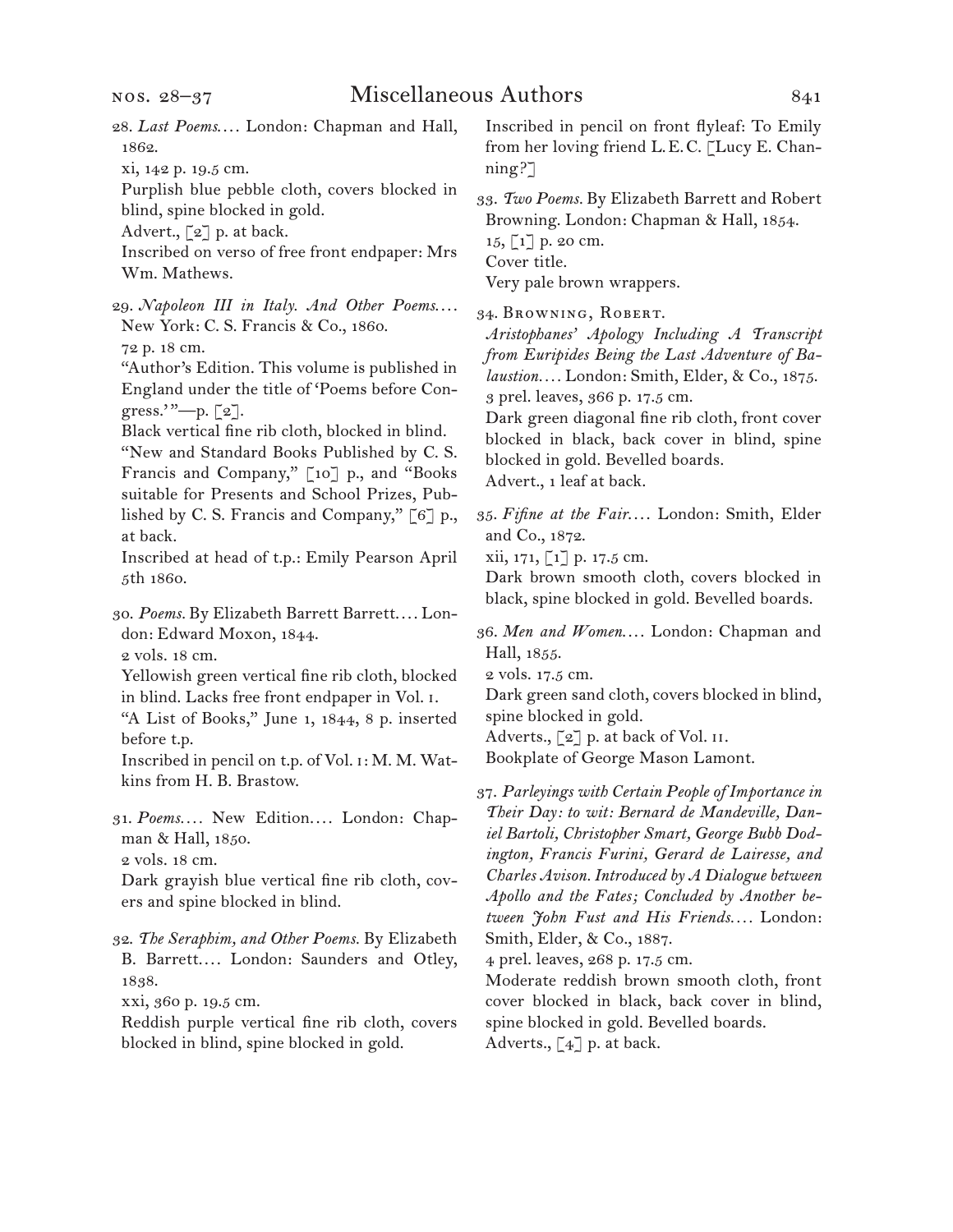38.  *Prince Hohenstiel-Schwangau, Saviour of Society*. . . . London: Smith, Elder and Co., 1871. 2 prel. leaves, 148 p. 17.5 cm.

Vivid dark blue smooth cloth, covers blocked in blind, spine blocked in gold. Bevelled boards.

39.  *The Ring and the Book. . . .* London: Smith, Elder and Co., 1868–69.

4 vols. 17.5 cm.

Dark green smooth cloth, covers and spine blocked in black. On spine Vols. I and III numbered in roman, Vols. ii and iv numbered in arabic. Bevelled boards.

40.  *La Saisiaz: The Two Poets of Croisic*. . . . London: Smith, Elder, & Co., 1878.

4 prel. leaves, 201, [1] p. 17.5 cm.

Dark bluish green diagonal fine rib cloth, front cover blocked in black, back cover in blind, spine blocked in gold. Bevelled boards. Adverts., [2] p. at back.

41.  [Browning, Robert.]

… *The New Amphion. Being the Book of the Edinburgh University Union Fancy Fair, in which are contained sundry artistick, instructive, and diverting matters, all now made publick for the first time*. . . . Edinburgh: Imprinted at the University Press by T. & A. Constable, Printers to Her Majesty the Queen, 1886.

xvi, 240 p. Plates. 14.5 cm.

T.p. printed in black and red. Red single rule border on each page.

The illustrations are by John Pettie, William Hole, and others.

"This large paper Edition consists of 100 copies, of which this is No. [in manuscript:] 27 R. F. B. JAC[.]" (Robt. Fitzroy Bell and James Avon Clyde, Joint Honorary Secretaries, who signed the Preface.)

"Spring Song," by Robert Browning, p. [1].

Vellum, covers and spine blocked in gold; with two pairs of pale yellow silk ties. T.e.g.; fore and bottom edges deckled.

Of this large paper edition, Copy No. 7 is in the Stevenson collection (Catalogue, Part III, No. 4a), and Copy No. 74 in the barrie collection  $\lceil$ JB 230].

42.  Byron, George Gordon Byron, Baron. *Mazeppa, A Poem. . . .* London: John Murray, 1819.

 $\lceil 3 \rceil$ , 71,  $\lceil 1 \rceil$  p. 22.5 cm.

Second issue.

Dark gray plain wrappers.

Adverts., [8] p. at back.

In a case with bookplate of John Stuart Groves.

43.  *The Siege of Corinth. A Poem. Parisina. A Poem.* London: Printed for John Murray, 1816.  $[3]$ , 89,  $[3]$  p. 22.5 cm.

Published anonymously.

Moderate brown plain wrappers.

"Mr. Murray Has Just Published the Following Works," Feb. 1816, [4] p. at back.

44.  Caine, Sir Hall.

*The Deemster. A Romance*. . . . London: Chatto & Windus, 1887.

3 vols. 19 cm.

Vivid blue smooth cloth, front cover and spine blocked in black and orange, back cover blocked in orange. Floral-patterned endpapers, gray on white.

Advert. for two of Caine's novels, [2] p. at front of each volume. "A List of Books Published by Chatto & Windus," October, 1887, 32 p. at back of Vol. i.

45.  Carlyle, Thomas.

*Latter-Day Pamphlets.* Edited by Thomas Carlyle. . . . London: Chapman and Hall, 1850.

 $\lbrack 3 \rbrack, 56, 46, 48, 54, 50, 47, \lbrack 1 \rbrack, 46, 53, \lbrack 1 \rbrack$  p. 20.5 cm.

Dark yellowish green fine diaper cloth, covers and spine blocked in blind.

Calling card of Mr. Charles Howard.

46.  Coleridge, Hartley.

*Essays and Marginalia.* By Hartley Coleridge. Edited by His Brother [Derwent Coleridge].... London: Edward Moxon, 1851.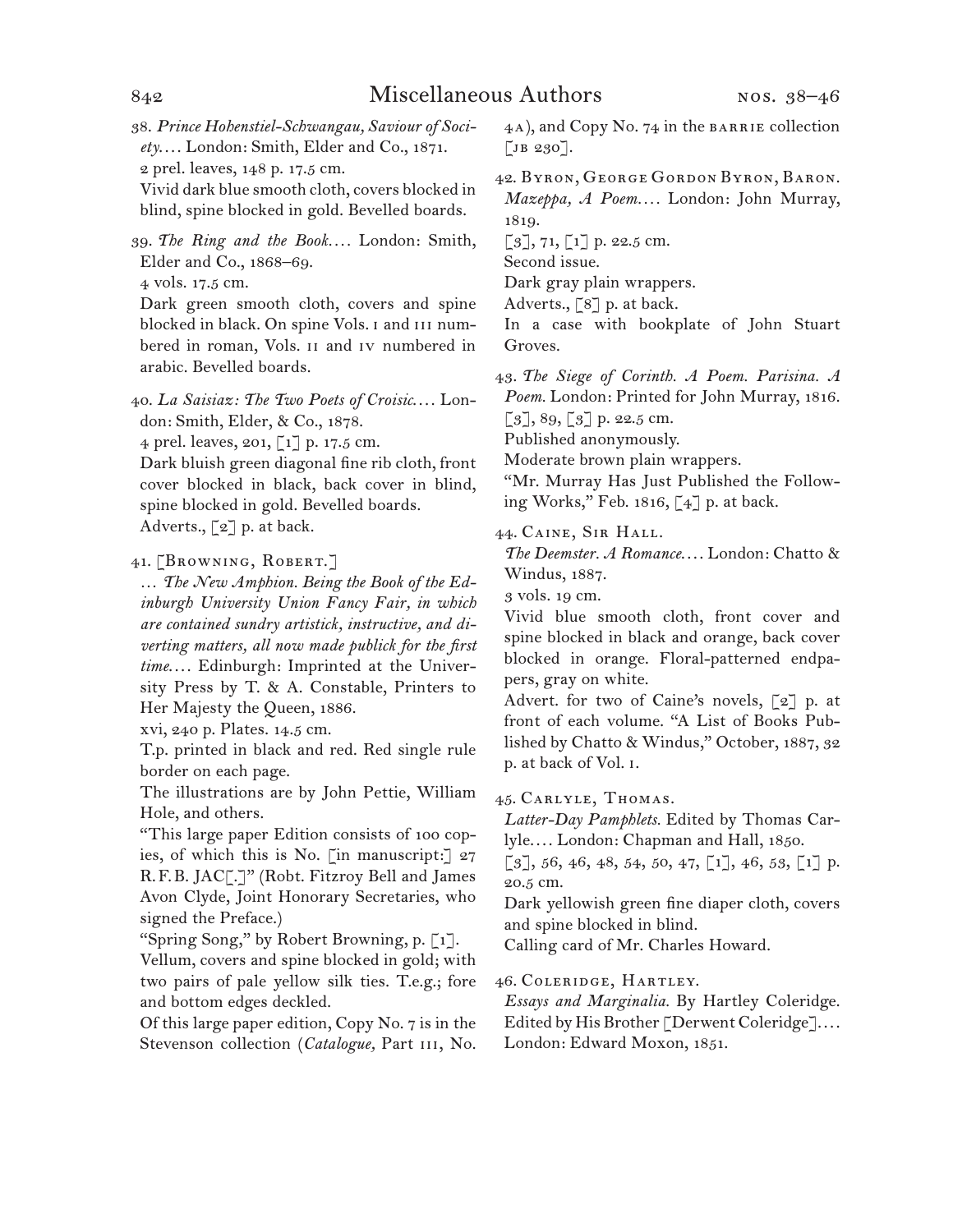### nos. 46–52

2 vols. Front. in Vol. i. 17.5 cm.

The frontispiece is a portrait of Hartley Coleridge by "Day & Son, Lithrs. to The Queen." Dark purple vertical fine rib cloth, covers and spine blocked in blind.

"A List of Books Published by Edward Moxon," July, 1851, 7, [1] p. inserted between front endpapers of Vol. i.

Signature of John Drinkwater, dated 1923, on first page of "A List of Books" in Vol. i and on free front endpaper of Vol. ii.

Bookplate of John Drinkwater.

47.  *Poems* by Hartley Coleridge. With a Memoir of His Life by His Brother [Derwent Coleridge]. . . . London: Edward Moxon, 1851. 2 vols. Front. in Vol. i. 17.5 cm.

The frontispiece is an engraving of a portrait of the author, aged 10, by Sir David Wilkie.

Yellowish green vertical fine rib cloth, covers and spine blocked in blind.

"A List of Books Published by Edward Moxon," July, 1851, 7, [1] p. inserted between front endpapers of Vol. i.

Mounted on free front endpaper of Vol. ii is an undated ALS from Coleridge to "Dear Madam," on the second leaf of which he has transcribed the first six stanzas of his poem "The Fourth Birthday" (printed on p. 137– 138). Mounted on halftitle of Vol. ii is an autograph manuscript of his poem "Childhood" (printed on p. 115).

Bookplates of Maurice Baring and John Drinkwater (whose signature, dated 1922, appears on p. [1] of the Moxon list and on free front endpaper of Vol. II.) Drinkwater has also penciled a longish note about the two volumes on p. [1] of the Moxon list.

48.  Crawford, Francis Marion.

*Saracinesca. . . .* Edinburgh and London: William Blackwood and Sons, 1887.

3 vols. 19.5 cm.

"Originally published in 'Blackwood's Magazine."

Light reddish brown smooth cloth, front cover blocked in brown, spine blocked in gold. Inscribed on halftitles: Lady Holland, 1887.

49.  Darwin, Charles.

*The Descent of Man, and Selection in Relation to Sex. . . .* With Illustrations. London: John Murray, 1871.

2 vols. Illus. 19.5 cm.

Vol. i, verso of t.p.: "By the Same Author." Vol. ii, verso of t.p.: "Errata."

Dark yellowish green smooth cloth, covers blocked in blind, spine blocked in gold.

"Mr. Murray's List of Popular Works," January, 1871, 16 p. at back of Vol. i. "Mr. Murray's List of Standard Works," January, 1871, 16 p. at back of Vol. ii.

50.  *On the Origin of Species by Means of Natural Selection, or the Preservation of Favoured Races in the Struggle for Life. . . .* London: John Murray, 1859.

ix, [1], 502 p. Folding plate. 20.5 cm.

Quotations on verso of halftitle dated "Down, Bromley, Kent, October 1st, 1859."

Dark yellowish green diagonal wave cloth, covers blocked in blind, spine blocked in gold.

"Mr. Murray's General List of Works," June, 1859, 32 p., 19 cm., at back.

51.  Doyle, Sir Arthur Conan.

*The Adventures of Sherlock Holmes*. . . . London: George Newnes, Limited, 1892.

 $[4]$ , 317,  $[1]$  p. Illus. 24.5 cm.

The illustrations are by Sidney Paget.

Light greenish blue smooth cloth, front cover blocked in black, spine blocked in gold and black. On front cover and on spine: The Strand Library. Bevelled boards. A.e.g. Floral-patterned endpapers, yellow on white.

Inscribed on t.p.: This is a first Edition and I believe has now a special value to collectors A Conan Doyle.

52.  *The Memoirs of Sherlock Holmes*. . . . Illustrations by Sidney Paget. London: George Newnes, Limited, 1894.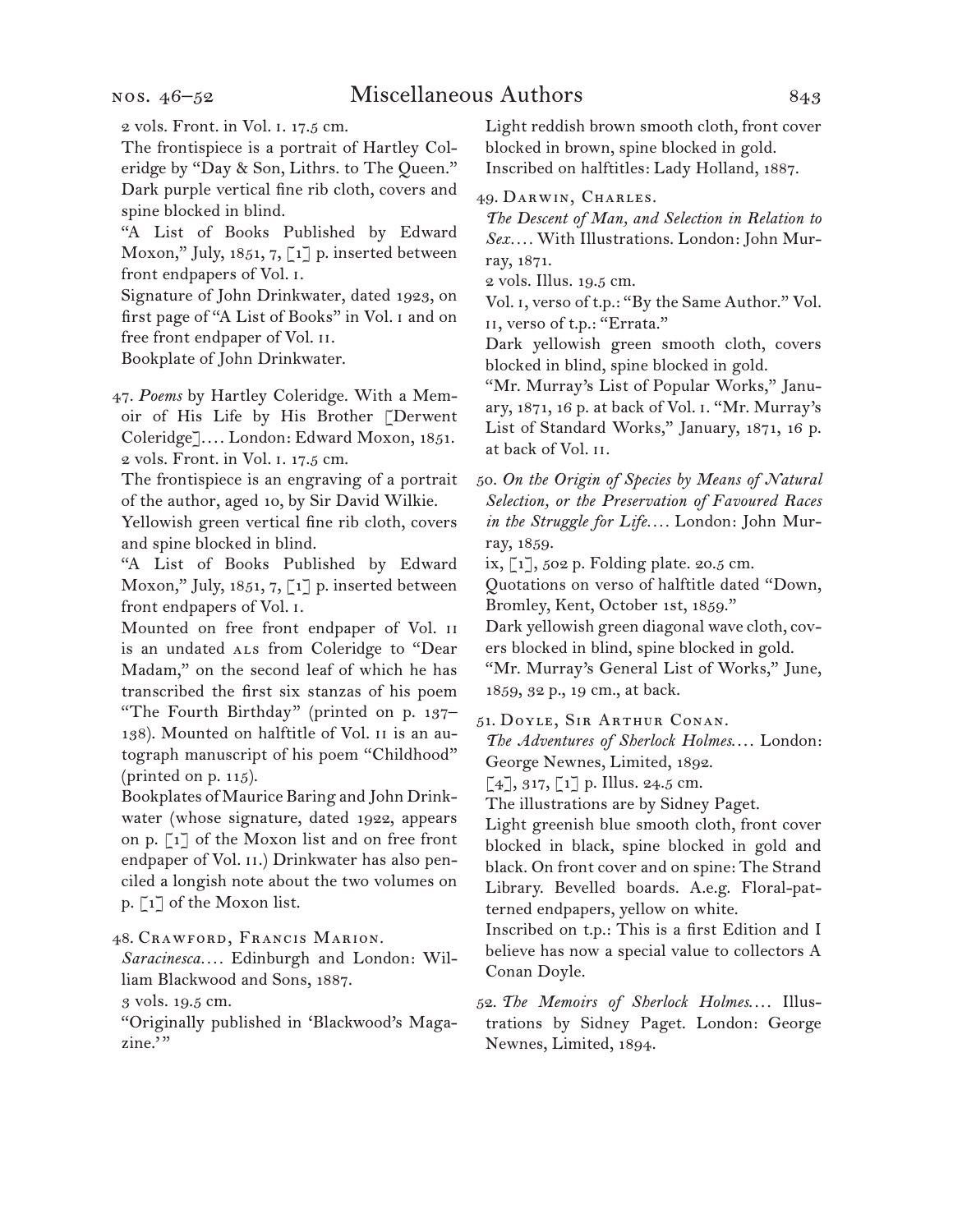# $\lceil 6 \rceil$ , 279 p. Front., illus. 24 cm.

Dark blue smooth cloth, front cover blocked in black, spine blocked in gold and black. On front cover and on spine: The Strand Library. Bevelled boards. A.e.g. Feather-patterned endpapers, light brown on white.

# 53.  Copy 2.

Author's name and imprint on spine in thinner letters. Floral-patterned endpapers, light green on white.

Mounted on pastedown front endpaper is a card from the author to "Dear Sir": That first Edition of Sherlock Holmes is of some value. I will start the bidding with five guineas. It should fetch more A Conan Doyle.

# 54.  Eulenspiegel.

*The Marvellous Adventures and Rare Conceits of Master Tyll Owlglass.* Newly collected, chronicled and set forth, in our English tongue, By Kenneth R. H. Mackenzie.... And Adorned with many most Diverting and Cunning Devices, By Alfred Crowquill. London: Trübner & Co., 1860.

xxxi, [1], 255 p. Front., colored plates, illus. 18.5 cm.

Illustrated t.p., printed in black and red.

Alfred Crowquill is the pseudonym of Alfred Henry Forrester.

Moderate red cord cloth, front cover and spine blocked in gold, back cover blocked in blind. Bevelled boards. A.e.g.

# 55.  Farrar, Frederic William.

Lyrics of Life.... Cambridge and London: Macmillan and Co., 1859.

vii, 165 p. 17.5 cm.

Deep red pebble cloth, covers and spine blocked in blind.

"Select List of New Works and New Editions," dated Ap. 15, 59, 24 p. at back.

Inscribed on pastedown front endpaper: J. Ruskin Esq. with the Author's respects. Harrow. June 14.

56.  Forrest, Robert Edward.

*Eight Days*. . . . London: Smith, Elder, & Co., 1891.

3 vols. 19.5 cm.

Dark brownish red diagonal fine rib cloth, front cover and spine blocked in black. Decorated endpapers, light gray on white. Adverts., [6] p. at back of Vol. III.

57.  [Forrester, Alfred Henry.]

*Phantasmagoria of Fun.* Edited and Illustrated by Alfred Crowquill [pseud.].... London: Richard Bentley, 1843.

2 vols. Illus. 20.5 cm.

Vivid red diagonal wave cloth, covers blocked in blind, spine elaborately blocked in gold.

Advert.,  $\lceil 1 \rceil$  p. at back of Vol. II.

Partially erased inscription at head of each t.p. dated 9th. Novr. 1854.

# 58.  Gilbert, Sir William Schwenck.

*Songs of a Savoyard. . . .* Illustrated by the Author. . . . London, Glasgow, Manchester, and New York: George Routledge and Sons, Limited [1890].

142 p. Front., illus. 22.5 cm.

Illustrated t.p.

Very pale brown buckram, front cover blocked in brown and gold, back cover blocked in blind. Bevelled boards. A.e.g.

Advert.,  $\lceil 2 \rceil$  p. at back.

59.  Gissing, George.

*The Private Papers of Henry Ryecroft. . . .* Westminster: Archibald Constable & Co Ltd, 1903. xiv, 298 p. 19 cm.

Dark yellowish green vertical fine rib cloth, front cover blocked in gold.

Adverts., 6 p. at back.

60.  *Workers in the Dawn. A Novel. . . .* By George R. Gissing. . . . London: Remington and Co., 1880.

3 vols. 19 cm.

Medium olive fine diaper cloth, covers and spine blocked in black.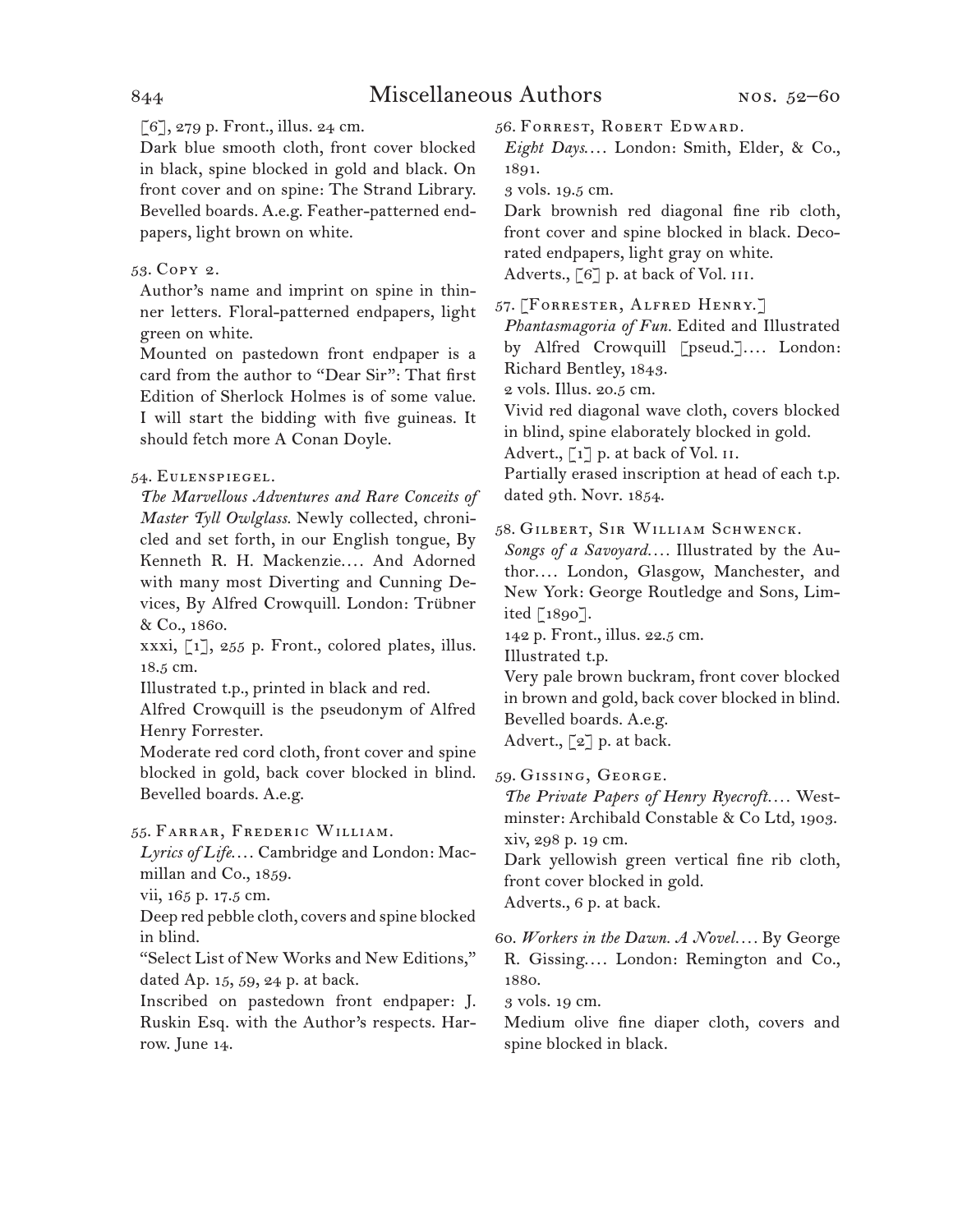An advertisement leaf, for a different book in each case published by Remington & Co., precedes each t.p.

61.  Gore, Catherine Grace Frances Moody. *The Dean's Daughter; or, The Days We Live In.* By Mrs. Gore. . . . London: Hurst and Blackett, Successors to Henry Colburn, 1853.

3 vols. 20.5 cm.

Dedicated to Charles Dickens, Esq.

Dark greenish gray boards. Dark greenish blue fine diaper cloth spine. Paper label on spine.

62.  Haggard, Sir Henry Rider.

*The Brethren. . . .* London, Paris, New York and Melbourne: Cassell and Company, Limited, 1904.

viii, 342 p. 20 cm.

Vivid red smooth cloth, front cover and spine blocked in gold. Decorated endpapers, gray on white.

Advert., [2] p., and "A Selection from Cassell & Company's Publications," dated 6 g.-9.04, 16 p., at back.

63.  *King Solomon's Mines*. . . . London, Paris, New York & Melbourne: Cassell & Company, Limited, 1885.

2 prel. leaves, 320 p. Colored folding front. 19.5 cm.

Third printing.

Vivid red smooth cloth, covers and spine blocked in black.

Advert., [2] p., and "Selections from Cassell & Company's Publications," [16] p., at back.

On verso of free front endpaper an inscription dated Xmas 1885.

64.  *Maiwa's Revenge; or, The War of the Little Hand*. . . . London and New York: Longmans, Green, and Co., 1888.

[8], 216 p. 19.5 cm.

Black smooth cloth. Decorated endpapers, light yellow on white.

"General Lists of Works Published by Messrs. Longmans, Green, & Co.," June 1888, 16 p. at back.

65.  *She. A History of Adventure. . . .* London: Longmans, Green, and Co., 1887.

[8], 317 p. Colored front. (on 2 plates). 19.5 cm.

Dark blue smooth cloth, front cover and spine blocked in gold. Bevelled boards. Decorated endpapers, reddish brown on gray. Advert.,  $\lceil 2 \rceil$  p. at back.

66.  [Haliburton, Thomas Chandler.] *The Attaché; or, Sam Slick in England.* By the Author of "The Clockmaker; or, Sayings and Doings of Sam Slick". . . . London: Richard Bentley, 1843.

2 vols. 21 cm.

Dark purplish red vertical rib cloth, covers and spine blocked in blind.

67.  ———. By the Author of "The Clockmaker; or, Sayings and Doings of Sam Slick". . . . Second and Last Series. . . . London: Richard Bentley, 1844.

2 vols. 21 cm.

Dark purplish red vertical rib cloth, covers and spine blocked in blind as [First Series].

"Mr. Bentley's New Publications," Jan. 1844, 48 p. at back of Vol. ii.

68.  *Nature and Human Nature.* By the Author of "Sam Slick, the Clockmaker". . . . London: Hurst and Blackett, Successors to Henry Colburn, 1855.

2 vols. 20 cm.

Moderate brown diagonal wave cloth, covers blocked in blind, with the initials S S blocked in gold in the center, spine blocked in gold. Vivid blue endpapers.

"New and Interesting Works Published by Messrs. Hurst and Blackett," January 1855, 23, [1] p. at back of Vol. i. Adverts., 16 p. at back of Vol. ii.

69.  *The Old Judge; or, Life in a Colony.* By the Author of "Sam Slick, the Clockmaker".... London: Henry Colburn, 1849.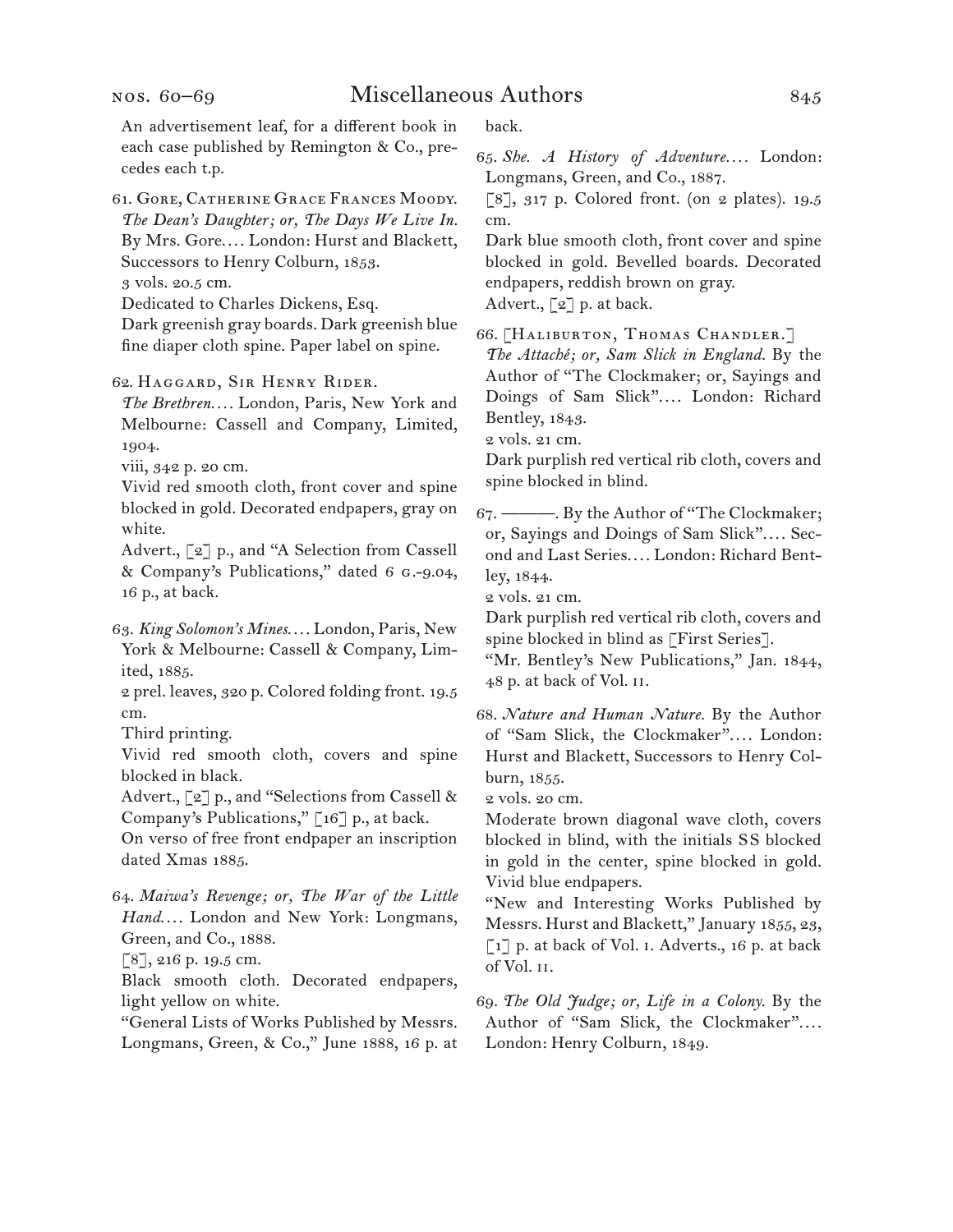2 vols. 20.5 cm.

Dark purplish red vertical fine rib cloth, covers and spine blocked in blind.

Advert.,  $\lceil 2 \rceil$  p. at back of Vol. 1. Adverts.,  $\lceil 4 \rceil$ p., "Mr. Colburn's List of New Publications," 8 p., and "Mr. Colburn's List of New Works," 24 p., at back of Vol. ii.

70.  *Sam Slick's Wise Saws and Modern Instances; or, What He Said, Did, or Invented. . . .* London: Hurst and Blackett, Successors to Henry Colburn, 1853.

2 vols. 20 cm.

Published anonymously.

Yellowish green cord cloth, covers blocked in blind, with the initials S S blocked in gold in center, spine blocked in gold.

Adverts., 8 p. at back of Vol. i. "Messrs. Hurst and Blackett … Have Lately Published The Following New Works,"  $23$ , [1] p. at back of Vol. ii.

71.  Harraden, Beatrice.

*Ships That Pass in the Night. . . .* London: Lawrence & Bullen, 1893.

[7], 233 p. 19.5 cm.

Yellowish green morocco cloth, front cover blocked in black.

"Autumn Announcements, 1892," 15 p. at back.

72.  [Harrison, Mary St. Leger Kings-LEY.]

*The Wages of Sin. A Novel.* By Lucas Malet [pseud.]. . . . London: Swan Sonnenschein and Co., 1891.

3 vols. 19.5 cm.

The author was the younger daughter of Charles Kingsley.

Dark green smooth cloth.

73.  Henty, George Alfred.

*All but Lost. A Novel. . . .*London:TinsleyBrothers, 1869.

3 vols. 19.5 cm.

Vivid dark blue sand cloth, covers blocked in blind, spine blocked in gold.

74.  [Hole, Samuel Reynolds.]

*A Little Tour in Ireland. Being a Visit to Dublin, Galway, Connamara, Athlone, Limerick, Killarney, Glengarriff, Cork, etc. etc. etc.* By an Oxonian. With Illustrations by John Leech.... London: Bradbury & Evans, 1859.

viii, 220 p. Folding colored front., plates, illus. 18.5 cm.

Yellowish green pebble cloth, covers blocked in blind, with a cut of an "outside car" in gold on front cover, spine blocked in gold.

"Works Published by Bradbury and Evans," [4] p. at back.

75.  [Holmes, Augusta Macgregor.]

*A Ride on Horseback to Florence through France and Switzerland.* Described in a Series of Letters by A Lady. . . . London: John Murray, 1842. 2 vols. 20.5 cm.

Dark green fine diaper cloth, covers blocked in blind, spine blocked in gold. Black leather label on spine.

Advert.,  $\lceil 2 \rceil$  p. at back of Vol. I.

Penciled note laid in Vol. i: This was Mr. Parrish's last book purchase and the volumes he was reading in the Penna. Hospital, where he died on July 8 E V M July 1944[.] (Elizabeth V. Miller was Mr. Parrish's librarian.)

76.  Housman, Alfred Edward.

*Last Poems*. . . . London: Grant Richards Ltd., 1922.

78, [1] p. 19 cm.

Dark blue buckram. T.e.g.

77.  *A Shropshire Lad. . . .* London: Kegan Paul, Trench, Trübner, & Co. Ltd, 1896.

vii, 95, [1] p. 18 cm.

T.p. printed in red and black.

Pale blue boards. White parchment spine. Label on spine, printed in red (variant a). Fore and bottom edges untrimmed.

78.  Hume, Fergus Wright.

*Whom God Hath Joined. A Question of Marriage*. . . . London: F. V. White & Co., 1891. 3 vols. 18.5 cm.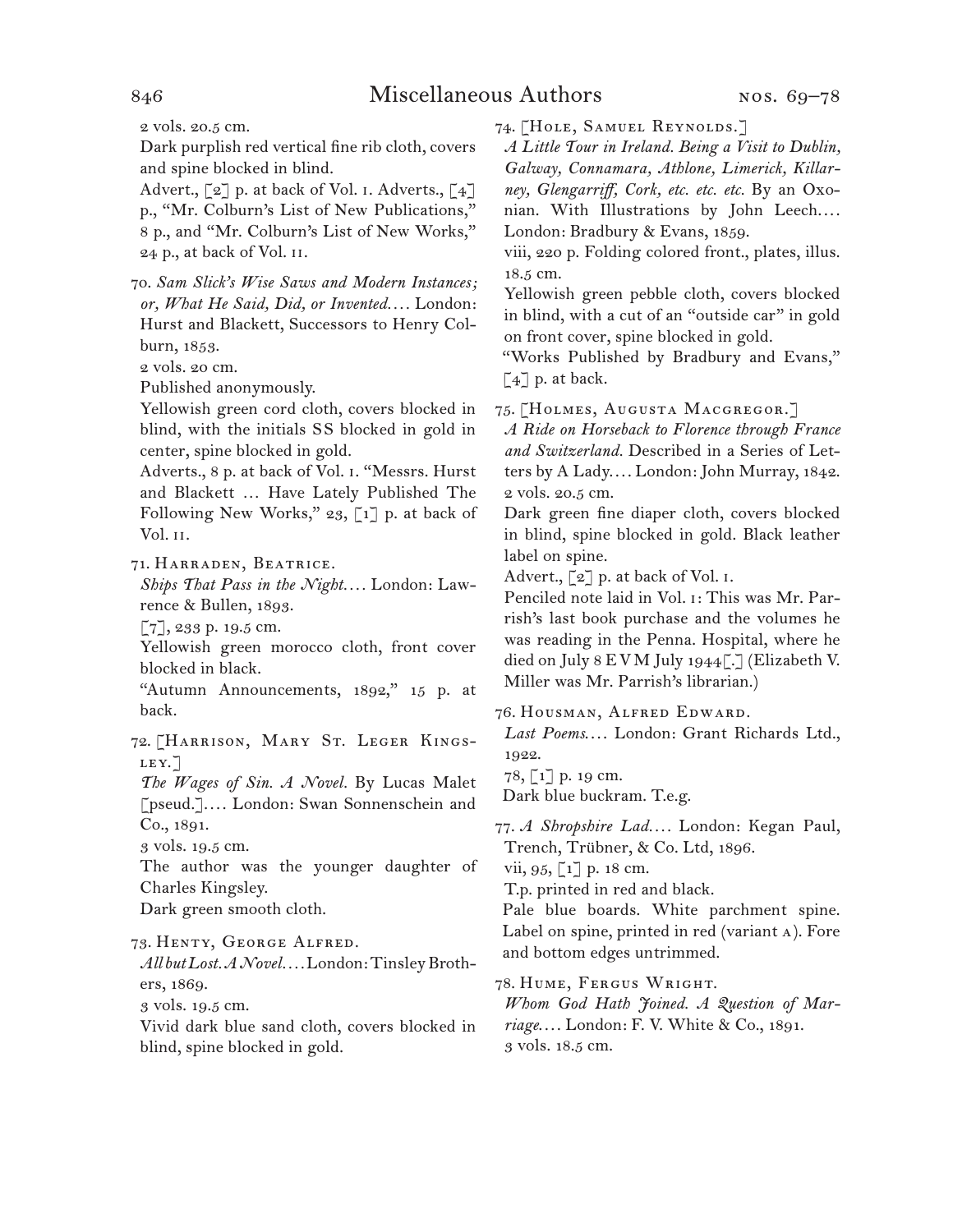# Miscellaneous Authors 847

"F. V. White & Co.'s List of Publications," 15,  $\lceil 1 \rceil$  p. at back of Vol. III.

79.  [Humphreys, Eliza Margaret J. Gollan.]

*My Lady Coquette. A Novel.* By "Rita" [pseud.]. . . . London: Tinsley Brothers, 1881. 3 vols. 19.5 cm.

Brilliant orange red very fine bead cloth, with a floral design blocked in black on front cover and on spine.

*A Book for a Corner; or Selections in Prose and Verse from Authors the Best Suited to that Mode of Enjoyment: With Comments on Each, and a General Introduction. . . .* Illustrated with Eighty Wood-Engravings, from Designs by F. W. Hulme and J. Franklin.... London: Chapman and Hall, 1849.

2 vols. Illus. 18.5 cm.

Dark brown fine diaper cloth, covers elaborately blocked in blind, spine blocked in gold.

81.  *A Jar of Honey from Mount Hybla. . . .* Illustrated by Richard Doyle. London: Smith, Elder, and Co., 1848.

[7], viii, xxiii, 200 p. Illus. 21 cm.

Added t.p., engraved.

Light yellow glazed decorated boards, printed in gold, blue, green, and brown. ("The cover designed by Owen Jones."—p. iv.) A.e.g. Floriated endpapers, gold on white.

"New Works by Popular Authors, Season, 1847–8," 16 p. at back.

Bookplate of Edmund William Gosse.

82.  *Men, Women, and Books; A Selection of Sketches, Essays, and Critical Memoirs, from His Uncollected Prose Writings. . . .* London: Smith, Elder and Co., 1847.

2 vols. Front. in Vol. i. 20.5 cm.

The frontispiece is a portrait of the author by Joseph Severn, engraved by J. C. Armytage.

Dark purplish red smooth cloth, covers and spine elaborately blocked in blind.

"A Catalogue of Books, in Various Branches of Literature," June,  $1847, 2$ ],  $32$  p., and advert. 1 leaf, at back of Vol. i. Advert., 1 leaf at back of Vol. ii.

83.  *Stories from the Italian Poets: with Lives of the Writers. . . .* London: Chapman and Hall, 1846. 2 vols. 20.5 cm.

Dark blue vertical fine rib cloth, covers and spine blocked in blind.

Bookplate of George Stanley Darbishire.

84.  *The Town; Its Memorable Characters and Events. . . . St. Paul's to St. James's.* With Fortyfive Illustrations. . . . London: Smith, Elder, and Co., 1848.

2 vols. Fronts., illus. 20.5 cm.

"Illustrations. Engraved by C. Thurston Thompson, from drawings by J. W. Archer and C. T. Thompson. . . . The Initial Letters and Tail-pieces designed by J. W. Archer and C. T. Thompson."—Vol. i, p. [xi]–xii.

Deep orange fine diaper cloth, covers and spine blocked in blind. ("The Cover designed by W. Harry Rogers."—Vol. i, p. xii.)

Adverts., [4] p. at back of Vol. i. "List of New Books, by Popular Authors," November 1848, 16 p. at back of Vol. ii.

85.  James, George Payne Rainsford.

*Arrah Neil; or, Times of Old. . . .* London: Smith, Elder and Co., 1845.

3 vols. 20.5 cm.

Brownish gray boards. Dark yellowish green vertical fine rib cloth spine. Paper label on spine.

"A Catalogue of New Works and New Editions Printed for Longman, Brown, Green, and Longmans," October, 1845, 32 p. at back of Vol. I. Adverts., [3] p. at back of Vol. III.

86.  *Bernard Marsh. A Novel. . . .* London: Richard Bentley, 1864.

2 vols. 20.5 cm.

<sup>80.</sup> HUNT, LEIGH.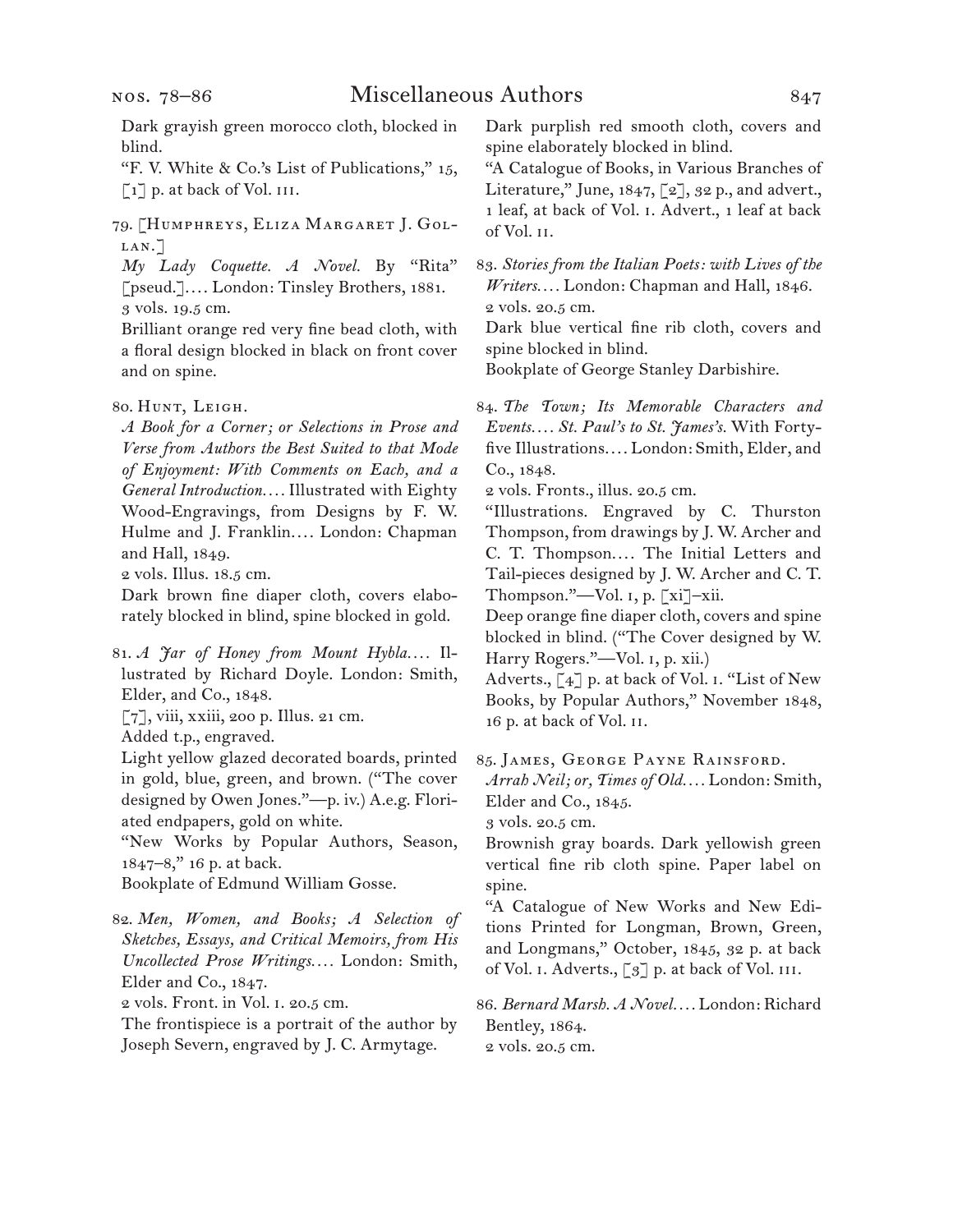Very dark purplish red smooth cloth, covers blocked in blind, spine blocked in gold.

Advert., verso of final page of text in each volume.

Bookplate with a baronial coronet and an unidentified monogram.

87.  *The Huguenot. A Tale of the French Protestants.* By the Author of "Richelieu".... New-York: Harper & Brothers, 1839.

2 vols. 19 cm.

Dark green smooth cloth. Paper label on spine.

"New and Important Works Lately Published by Harper & Brothers," January, 1839, 4 p. at front of Vol. i and at back of Vol. ii.

88.  Jefferies, Richard.

*Nature near London. . . .* London: Chatto and Windus, 1883.

vi p., 1 leaf, 242 p., 1 leaf. 19.5 cm.

Moderate gray smooth cloth, covers and spine blocked in reddish brown.

"A List of Books Published by Chatto & Windus," November, 1887, 32 p. at back. Ex libris Caroli Elkin Mathews.

89.  Jerrold, Douglas William.

*Cakes and Ale. . . .* London: How and Parsons, 1842.

2 vols. Fronts. 18 cm.

Added t.ps, engraved.

The frontispieces and added t.ps are by George Cruikshank.

Grayish blue fine diaper cloth, covers blocked in blind, spine blocked in gold.

Adverts.,  $\lbrack 2 \rbrack$  p., 17 cm., at back of Vol. 1. Inscribed on each t.p.: Wm. B. Tarrant. Bookplate of Willm. Barnes Tarrant.

90.  *The Chronicles of Clovernook; with Some Account of The Hermit of Bellyfulle. . . .* London: Published at the Punch Office, 1846.

[3], 183, [1] p. Front. 17.5 cm.

The frontispiece is by Kenny Meadows. Dark yellowish green vertical fine rib cloth, covers and spine blocked in blind, with a reduced version of the frontispiece blocked in gold on front cover. A.e.g. Adverts., [2] p. before halftitle. Bookplate of Daniel Frazer.

91.  *A Man Made of Money*. . . . With Twelve Illustrations on Steel by John Leech. London: Published at the Punch Office, 1849.

 $\lceil 4 \rceil$ , 283,  $\lceil 1 \rceil$  p. Front., plates. 20.5 cm.

Moderate brown fine diaper cloth, front cover blocked in gold and blind, back cover and spine blocked in blind.

Book label of John James Doyle.

92.  *Mrs. Caudle's Curtain Lectures. . . .* Illustrated by Charles Keene. London: Bradbury, Evans, & Co., 1866.

xx, 190 p. Colored front., illus. 21.5 cm.

Illustrated t.p.

Halftitle and t.p. printed in black and red.

Dark red sand cloth, front cover elaborately blocked in gold and blind, back cover in blind, spine elaborately blocked in gold. Bevelled boards. A.e.g. Gingham patterned endpapers, red on white.

Adverts., [10] p. at back.

93.  *The Keepsake for 1829[–1834].* Edited by Frederic Mansel Reynolds. London: Published for the Proprietor, by Hurst, Chance, and Co., and R. Jennings.

6 vols. Fronts., plates. Vol. for 1829, 18.5 cm.; vols. for 1830–34, 19.5 cm.

Imprint varies. 1831: London: Published forthe Proprietor, by Hurst, Chance, and Co., and Jennings and Chaplin. 1832: London: Published by Longman, Rees, Orme, Brown, and Green. 1833: London: Published by Longman, Rees, Orme, Brown, Green, and Longman; Paris: Rittner and Goupill; Frankfort: Charles Jügil. 1834: London: Published by Longman, Rees, Orme, Brown, Green, and Longman; Paris: Rittner and Goupill [*sic*]; Berlin: A. Asher.

Added t.ps, engraved.

The illustrations are engravings of paintings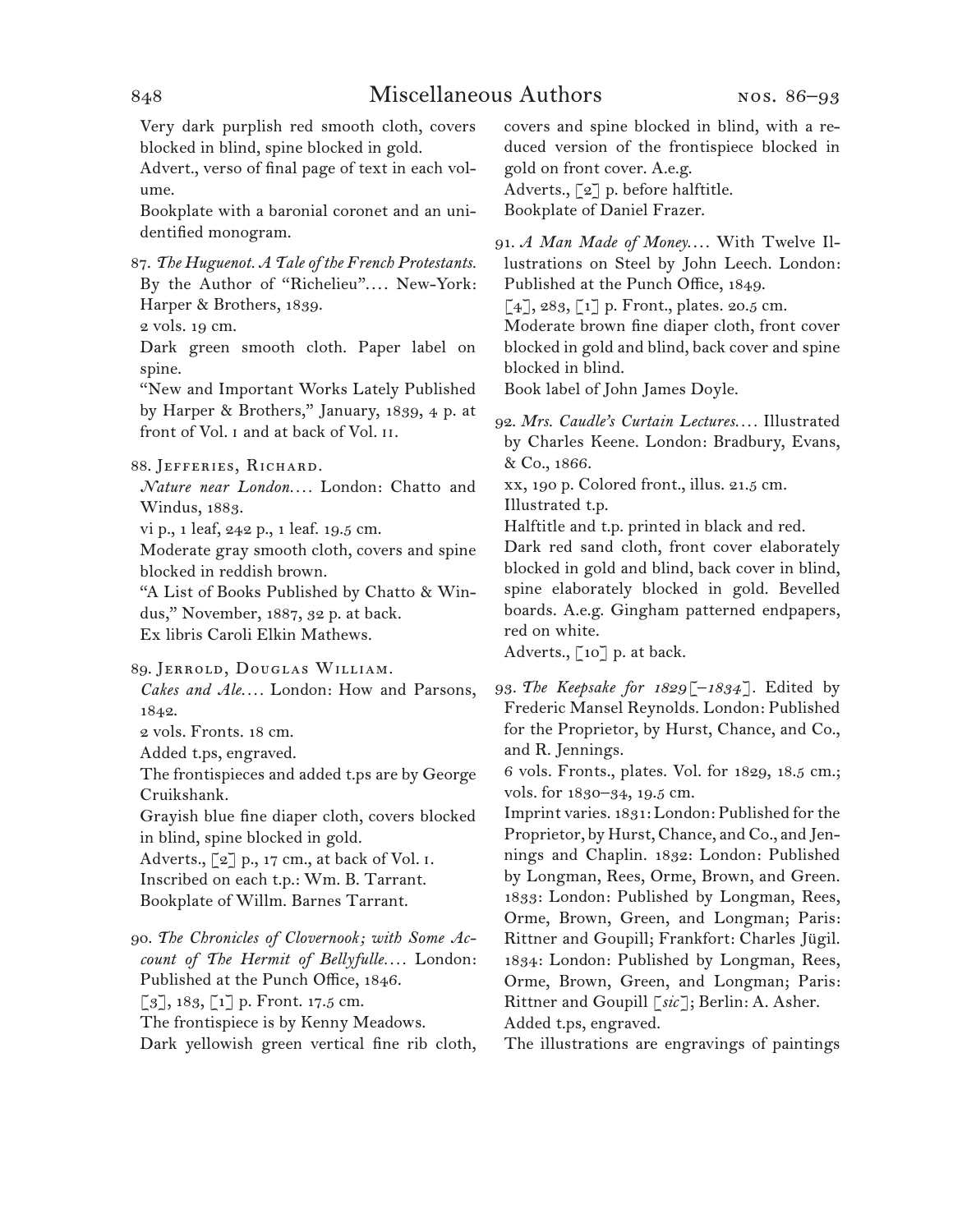by T. Lawrence, R. Westall, J. M. W. Turner, E. Landseer, D. Wilkie, C. R. Leslie, J. Martin, C. Stanfield, and others.

Inserted at p. 223 in volume for 1832 is a printed slip signed Mulgrave, objecting to the publication of his sketch, "The Bridesmaid," p. 222–238, which was written to accompany an engraving that was not completed in time for inclusion.

Contributions by Sir Walter Scott in volumes for 1829, 1830, and 1832.

Volume for 1829, dark green morocco, gilt. A.e.g. Volumes for 1830–34, vivid red moiré silk. A.e.g.

94.  *The Keepsake for 1836.* Edited by The Honorable Mrs. Norton. London: Published by Longman, Rees, Orme, Brown, Green, and Longman; Paris: Rittner and Goupil; Berlin: A. Asher.

[4], 324 p. Front., plates. 19.5 cm. Added t.p., engraved.

The illustrations are engravings of paintings by C. R. Leslie, J. M. W. Turner, G. Cattermole, and others. Vivid red moiré silk. A.e.g.

95.  *The Keepsake for 1837.* Edited by The Lady Emmeline Stuart Wortley. London: Published by Longman, Rees, Orme, Brown, Green, and Longman; Paris: Delloy and Co.

v p., 1 leaf, 328 p. Front., plates. 19.5 cm. Added t.p., engraved.

The illustrations are engravings of paintings by J. M. W. Turner, D. Maclise, C. Stanfield, and others.

Vivid red moiré silk. A.e.g.

96.  Kemble, Frances Anne.

*Journal of a Residence on a Georgian Plantation in 1838–1839*. . . . New York: Harper & Brothers, 1863.

337 p. 20 cm.

Black vertical wave cloth, covers blocked in blind, spine blocked in gold.

Adverts.,  $7, \lceil 3 \rceil$  p. at back.

Inscribed in pencil on free front endpaper: George D. Parrish July 8th. 1863.

97.  Kipling, Rudyard.

*The Jungle Book. . . .* With Illustrations by J. L. Kipling, W. H. Drake, and P. Frenzeny. London and New York: Macmillan and Co., 1894. vi p., 1 leaf, 212 p. Front., illus. 19 cm. Dark blue smooth cloth, front cover and spine blocked in gold. A.e.g.

98.  *The Second Jungle Book. . . .* With Illustrations by J. Lockwood Kipling, C.I.E. London and New York: Macmillan and Co., 1895.

3 prel. leaves, 238 p. Illus. 19 cm.

Dark blue smooth cloth, front cover and spine blocked in gold. A.e.g.

Adverts., [2] p. at back.

99.  *The Light that Failed. . . .* London and New York: Macmillan and Co., 1891.

[7], 339 p. 19.5 cm.

Dark blue fine diaper cloth, front cover and spine blocked in gold and blind, back cover blocked in blind.

Advert., [2] p., and "Catalogue of Books Published by Macmillan and Co.," February, 1891, 55 p., at back.

100.  *The Naulahka: A Story of West and East.* By Rudyard Kipling And Wolcott Balestier. London: William Heinemann, 1892.

 $[4]$ , 276 p. 19.5 cm.

Moderate orange diagonal fine rib cloth, blocked in darker orange.

Adverts., [8] p. at back.

Bookplate of Ellis Ames Ballard Kipling Collection.

101. [LA MOTTE-FOUQUÉ, KAROLINE AUguste von Briest, Freiin de.]

*The Outcasts. A Romance.* Translated from the German by George Soane. . . . London: Printed for G. and W. B. Whittaker, 1824.

2 vols. 20.5 cm.

Grayish blue boards; grayish yellowish brown spine. Paper label on spine.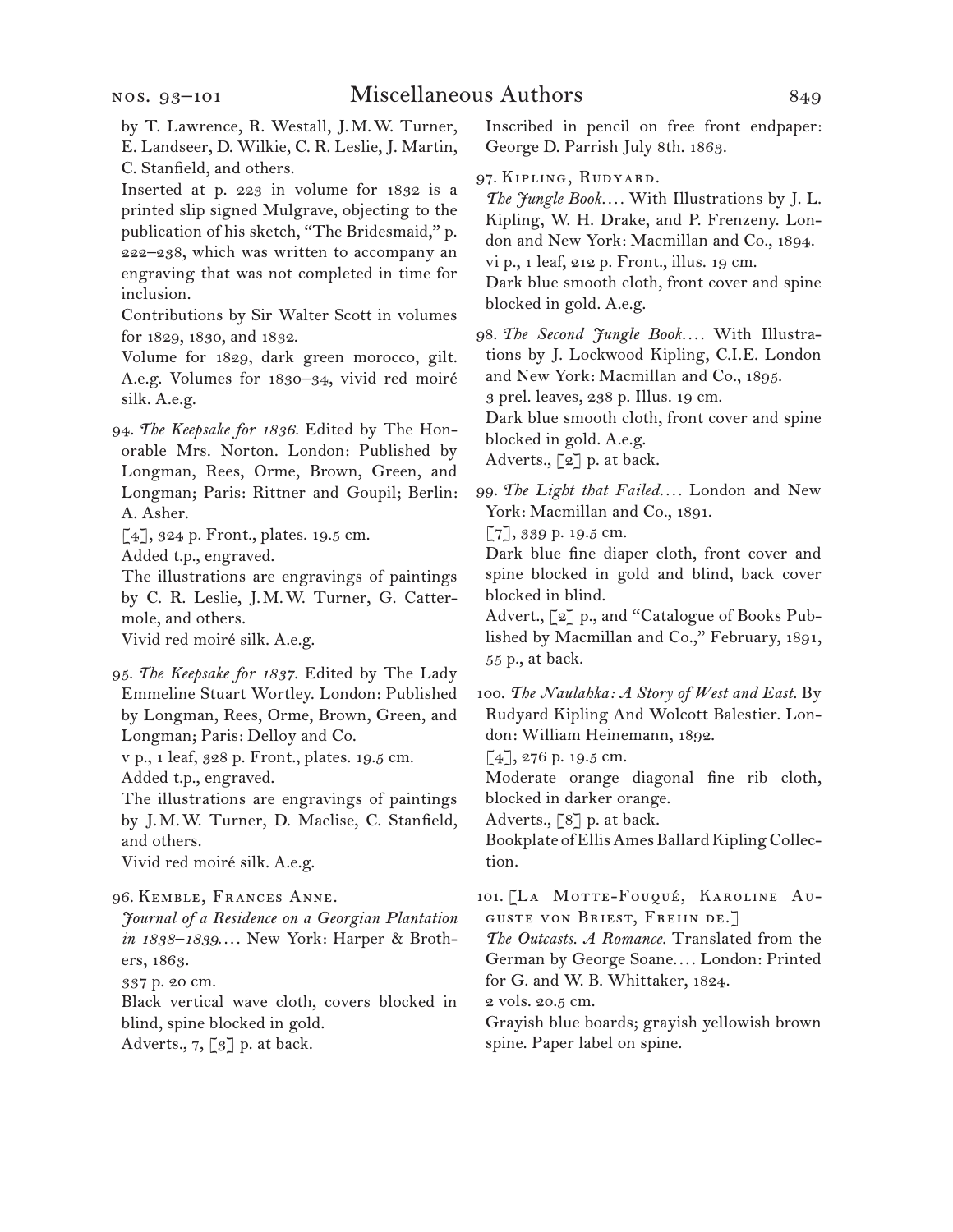"Valuable Standard Works," January, 1824, 12 p., 19 cm., inserted between pastedown and free front endpapers of Vol. i.

Laid in Vol. 1: ALS from the police to C. D. Bellew, Esqre., Mount Bellew, 12th April 1824.

102.  Landor, Walter Savage.

*The Last Fruit off an Old Tree*. . . . London: Edward Moxon, 1853.

x p., 1 leaf, 520 p. 20.5 cm.

Moderate purple diagonal wave cloth, blocked in blind.

"A List of Books," January, 1852, 8 p., 19 cm., inserted between pastedown and free front endpapers.

103.  [Lawrence, George Alfred.]

*Sword and Gown.*By theAuthor of 'GuyLivingstone.' Originally Published in 'Fraser's Magazine.' London: John W. Parker and Son, 1859.

2 prel. leaves,  $311, 71$  p. 20 cm.

Dark blue diagonal wave cloth, blocked in blind.

"New Books and New Editions. Published by John W. Parker and Son," 4 p. at back.

104.  Le Fanu, Joseph Sheridan.

*The House by the Church-Yard. . . .* London: Tinsley, Brothers, 1863.

3 vols. 21 cm.

Note on t.p. reserving right of translation: Vols. I and II, unbracketed; Vol. III, bracketed. See Sadleir, *XIX Century Fiction,* No. 1379.

Halftitle in Vol. III only.

Dark yellowish green pebble cloth, covers blocked in blind, spine blocked in gold.

# 105.  Lemon, Mark.

*Tom Moody's Tales.* Edited by Mark Lemon. . . . With Illustrations by Hablot K. Browne. London: Bradbury & Evans, 1864.

[8], 173 p. Front., plates. 19 cm.

Brilliant red diagonal bead and horizontal rib cloth, front cover blocked in gold, back cover in blind, spine blocked in gold. A.e.g. Adverts., [2] p. at back.

106.  Lord, Walter Frewen.

*The Mirror of the Century. . . .* Delivered after Dinner, at Limmer's Hotel, on Tuesday, October 22, 1901, and presented unto the Sette by His Oddship, Bro. Paul Bevan. London: Imprynted at the Bedford Press, 1902.

45, [3] p. 14.5 cm.

"O. V. A Bibliography of the Privately Printed Opuscula," p.  $\lceil 30 \rceil$ –45.

Series halftitle: Privately Printed Opuscula Issued to Members of The Sette of Odd Volumes. No. xlviii. The Mirror of the Century.

"This Edition is limited to 149 copies, and is imprynted for Private Circulation only. No. [in manuscript:] 83 [printed:] Presented unto [blank] by [in manuscript:] Paul Bevan."---p.  $\lceil 4 \rceil$ .

Parchment paper wrappers over stiff plain wrappers.

107.  Lover, Samuel.

*Handy Andy: A Tale of Irish Life....* With Twenty-Four Illustrations on Steel. By the Author. London: Frederick Lover and Richard Groombridge, 1842.

iv, 380 p. Front., plates. 23 cm.

Dark green fine diaper cloth, covers and spine blocked in blind, with a cut of Handy Andy from frontispiece blocked in gold on front cover.

Mounted on back of frontispiece is an ALS from the author to Ainsworth, Novr 6/42.

108.  Songs and Ballads. . . . London: Chapman and Hall, 1839.

 $xii, 135, 1] p. 17.5 cm.$ 

Dark green fine diaper cloth, blocked in blind.

109.  [Lytton, Edward Robert Bulwer-LYTTON, 1ST EARL OF.]

*Clytemnestra, The Earl's Return, The Artist, and*  Other Poems. By Owen Meredith [pseud.]. London: Chapman and Hall, 1855.

 $\lceil 5 \rceil$ , 352 p. 18 cm.

Brilliant blue cord cloth, covers blocked in blind, spine blocked in blind and gold.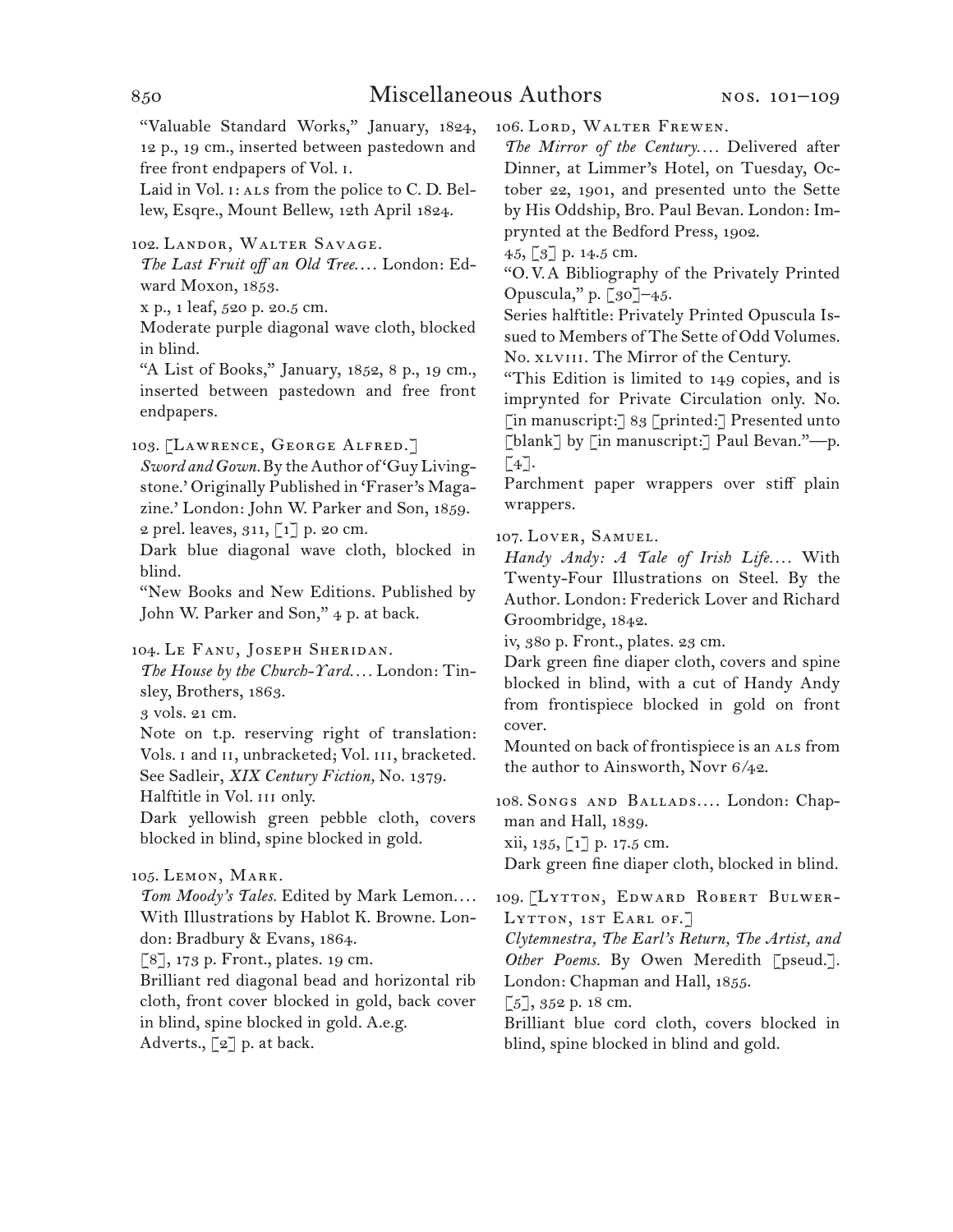Adverts., [2] p. at back.

Inscribed on pastedown front endpaper: With the publishers Compliments.

Inscribed on halftitle: I find with great pleasure this first volume of my husband's works, in the original Edition—in your library and am ever your sincere friend the widow of the Author Edith Lytton. Rowfant March 28.  $1894$ .

Bookplate of Frederick Locker.

110.  *Lucile.* By Owen Meredith [pseud.]. . . . London: Chapman and Hall, 1860.

vi, 361 p. 19.5 cm.

Reddish brown cord cloth, covers elaborately blocked in blind, spine blocked in gold.

On verso of halftitle: An inscription from the author to Frederick Locker, signed Lytton, below which he has written a poem, entitled "Life's Calendar," and dated 22 June 1881. Pasted to verso of free back endpaper is an envelope addressed by the author to Frederick Locker enclosing an ALS from the former to the latter, dated 22 June 1881, transmitting the book to him. Inscribed on recto of free back endpaper: I have had great pleasure in seeing this book of my father's in Mr. Locker's library Lytton. Pasted to recto of free front endpaper is a carte de visite photograph of the author by Alex. Bassano, 25, Old Bond St. Bookplate of Frederick Locker.

111.  *Orval, or The Fool of Time; and other Imitations and Paraphrases.* By Robert Lytton. London: Chapman & Hall, 1869.

[iii]–lxvii, [iii]–viii, [7]–431, [1] p. 17.5 cm. Dark yellowish green smooth cloth, front cover and spine blocked in gold. Bevelled boards.

112.  *Serbski Pesme; or, National Songs of Servia.* By Owen Meredith [pseud.]. London: Chapman and Hall, 1861.

142 p., 1 leaf. 17.5 cm.

Moderate purple sand cloth, covers blocked in blind, spine blocked in gold.

Unidentified bookplate (elaborate initials).

113.  *The Wanderer.* By Owen Meredith [pseud.] . . . . London: Chapman & Hall, 1859.

1 prel. leaf, xvi p., 1 leaf, 436 p. 18 cm.

Purplish pink cord cloth, covers blocked in blind, spine blocked in gold.

114.  Macaulay, Thomas Babington Macaulay, Baron.

*The History of England from the Accession of James II. . . .* London: Longman, Brown, Green, and Longmans, 1849–61.

5 vols. 23 cm.

Vols. iii–v, title varies: *The History of England from the Accession of James the Second.* Vol. v, "Edited by His Sister, Lady Trevelyan."

Dark purple vertical fine rib cloth, covers and spine blocked in blind. The shade of purple varies from one volume to another. Vols. i– ii, pale yellow plain endpapers; Vols. iii–iv, brick red endpapers, with adverts. on front and back pastedowns; Vol. v, moderate brown endpapers, with adverts. on front and back pastedowns.

"Works in General Literature," [2] p. at back of Vol. i. "A List of New Works," December 5th, 1848, [20] p. at back of Vol. ii. "A Catalogue of New Works in General Literature," September, 1855, 24 p. at back of Vol. III. "Select List of New Works," March 1861, 26 p. at back of Vol. v.

115.  *Lays of Ancient Rome*. . . . London: Longman, Brown, Green, and Longmans, 1842.

191, [1] p. 21 cm.

Dark brown vertical fine rib cloth, covers and spine blocked in blind.

116.  MacDonald, George.

*At the Back of the North Wind. . . .* London: Strahan & Co., 1871.

viii, 378 p. Illus. 18.5 cm.

The illustrations are by Arthur Hughes.

Dark blue sand cloth, front cover blocked in gold (with a version of the illustration on p. 301) and black, back cover in blind (without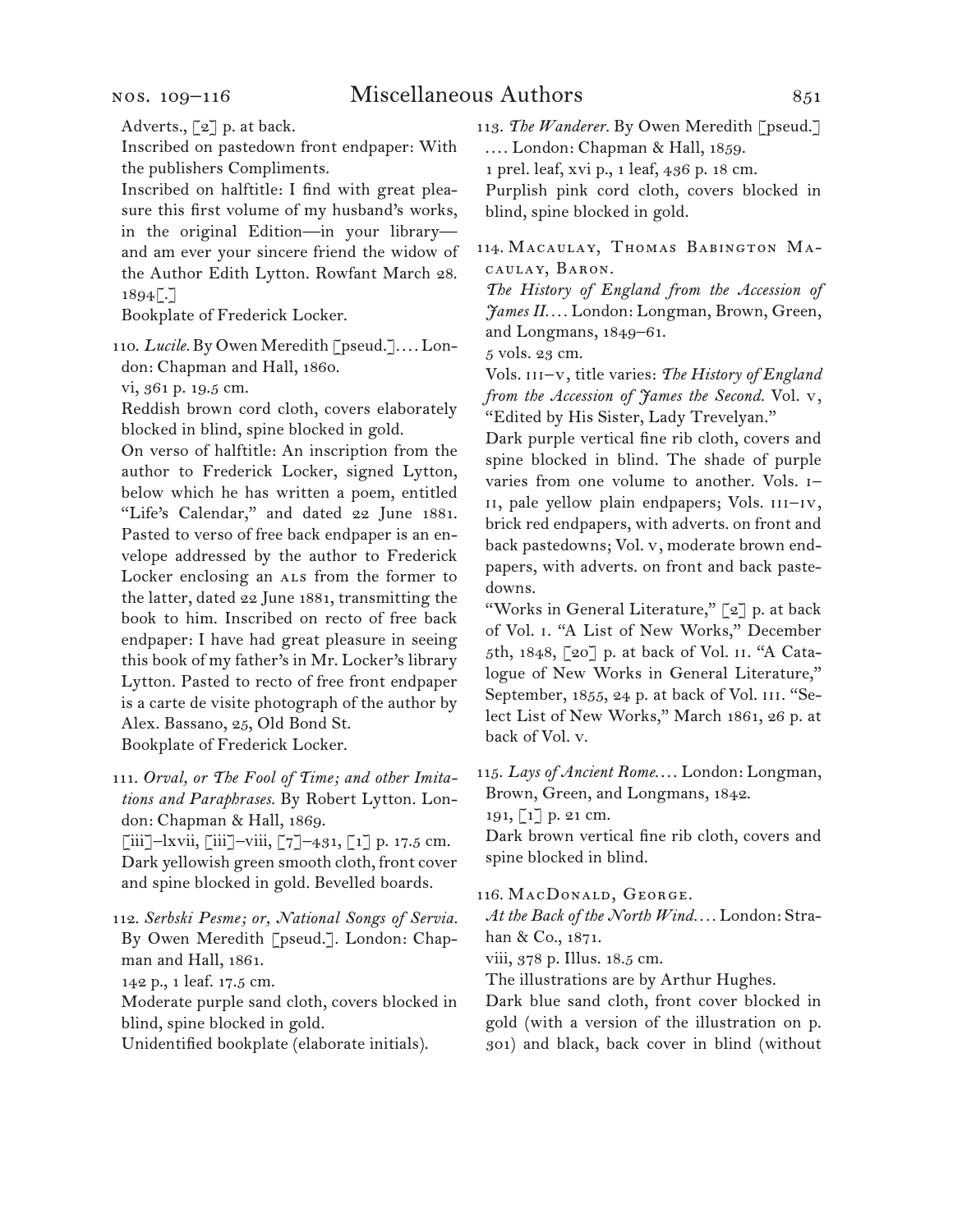publisher's device), spine blocked in gold and black. A.e.g.

"Strahan and Co.'s Book List," 13 p. at back.

117.  *Phantastes: A Faerie Romance for Men and Women. . . .* London: Smith, Elder and Co., 1858.

[3], 323 p. 20.5 cm.

Moderate olive green cord cloth, covers blocked in blind, spine blocked in gold.

"New and Standard Works Published by Smith, Elder & Co.," October, 1858, 16 p. at back.

118.  *The Princess and the Goblin. . . .* London: Strahan & Co., 1872.

vi, 313 p. Illus. 17.5 cm.

The illustrations are by Arthur Hughes.

Moderate brown pebble cloth, front cover blocked in gold (with a version of the illustration on p. 8) and black (with a version of the illustration on p. 4), back cover in blind, spine blocked in gold and black (with a version of the illustration on p. 110 and with publisher's imprint at foot). A.e.g.

Bookplate of Frederick H. Evans.

119.  [McFall, Frances Elizabeth CLARKE.<sup>7</sup>

The Heavenly Twins. By Sarah Grand [pseud.] . . . . London: William Heinemann, 1893.

3 vols. 20.5 cm.

Dark yellowish green smooth cloth, front cover with a floral design blocked in black.

"A List of Mr William Heinemann's Publications and Forthcoming Works," November 1892, 16 p. at back of Vol. iii.

120.  Mallock, William Hurrell.

*Is Life Worth Living?*. . . . London: Chatto & Windus, 1881.

xxii p., 1 leaf, 276 p. 19.5 cm.

Moderate gray smooth cloth, covers and spine blocked in black.

"Cheap Editions of Popular Novels," [4] p., and "Chatto & Windus's List of Books," August, 1880, 32 p., at back.

Inscribed on halftitle: F W Tilley 1881[.] Typewritten label of W. W. Wagstaffe.

121.  [Marryat, Frederick.]

*Jacob Faithful.* By the Author of "Peter Simple". . . . Philadelphia: E. L. Carey & A. Hart; Baltimore: Carey, Hart, & Co., 1834.

3 vols. 19 cm.

Light grayish yellowish brown boards. Dark purple smooth cloth spine. Paper label on spine.

"New Works Lately Published," September, 1833, [18] p. at back of Vol. i. Advert., [1] p., facing t.p., "New Works Lately Published," March, 1834, [12] p., and "New Works Published," October, 1833, [10] p., at back of Vol. ii. "New Works Lately Published," March, 1834, [12] p., and "New Works Published," October, 1833, [12] p., at back of Vol. iii.

122.  *The Little Savage.* By Captain Marryat, R.N. In Two Parts.... First Edition. London: H. Hurst, 1848–49.

2 vols. Fronts., plates. 17.5 cm.

Imprint of Part ii varies: H. Hurst and Co.

T.p. printed in green and red.

The illustrations are by Frank Marryat, the author's son.

Left unfinished at the author's death, the story was completed by Frank Marryat.

Dark green morocco cloth, covers and spine blocked in blind, with "The Juvenile Library" within a wreath all blocked in gold on front cover.

"The Juvenile Library, by Captain Marryat, R.N.," 4 p. at back of Part i. "Captain Marryat's Juvenile Library," 4 p. at back of Part ii.

123.  *Poor Jack.* By Captain Marryat, C.B. With Illustrations by Clarkson Stanfield, R.A. London: Longman, Orme, Brown, Green, and Longmans, 1840.

x, 384 p. Front., plates, illus. 24.5 cm.

Dark green fine bead cloth, covers blocked in blind, with a cut of Greenwich Hospital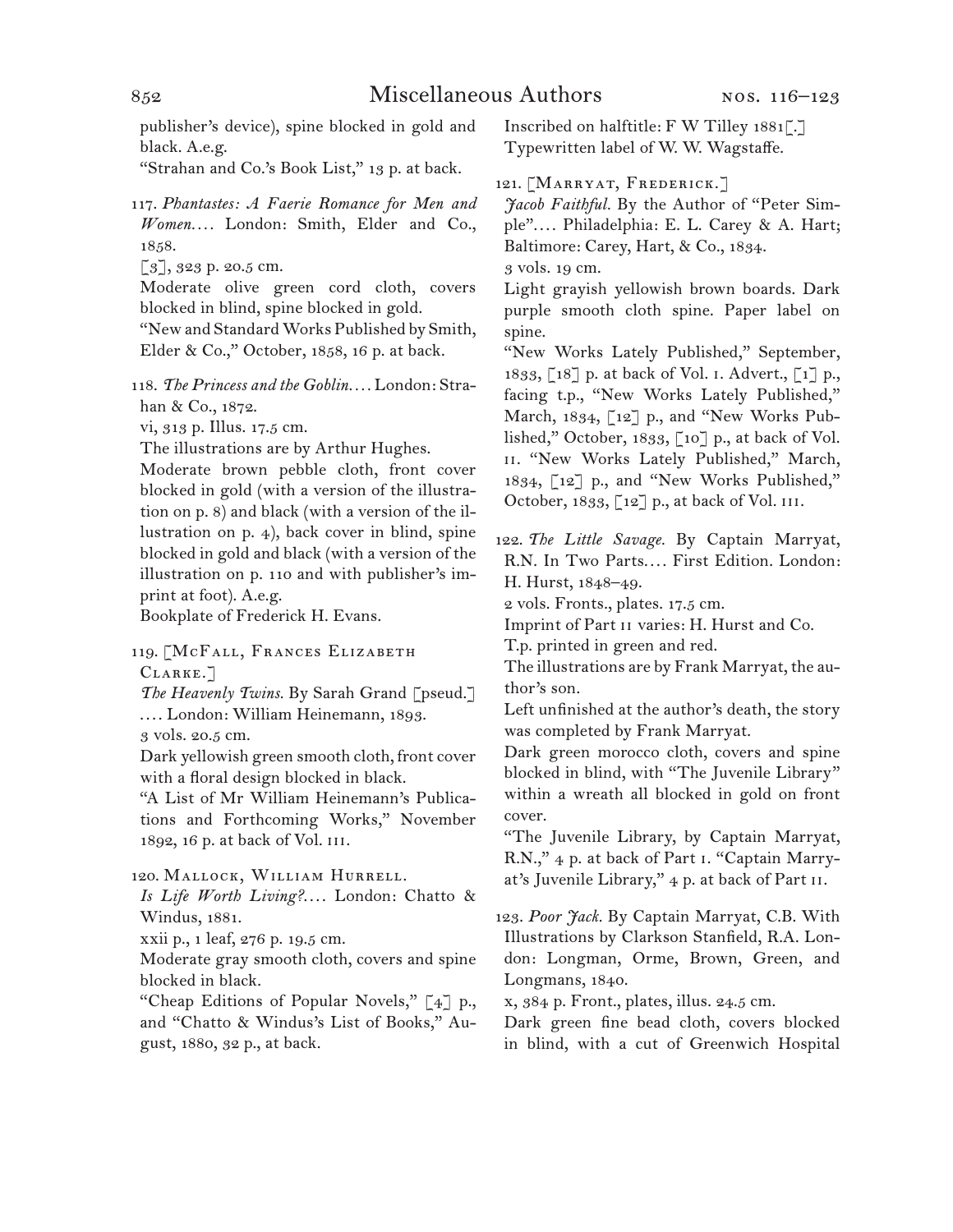blocked in gold in center of front cover, spine elaborately blocked in gold.

*Salt-Water Ballads*. . . . London: Grant Richards, 1902.

xv, [1], 112 p. 19.5 cm.

Yellowish blue buckram. T.e.g.; fore and bottom edges untrimmed.

125.  Maxwell, William Hamilton.

*History of the Irish Rebellion in 1798; with Memoirs of the Union, and Emmett's Insurrection in 1803*. . . . London: Baily, Brothers, 1845.

vii,  $\begin{bmatrix} 1 \end{bmatrix}$ , 477,  $\begin{bmatrix} 1 \end{bmatrix}$  p. Front., plates. 23 cm.

On spine: Plates by George Cruikshank. The frontispiece and five of the 26 plates, however, are portraits engraved by P. Lightfoot (and others?).

Dark green vertical fine rib cloth, covers blocked in blind, spine blocked in gold. Adverts.,  $\lbrack 2 \rbrack$ , 16 p. at back.

126.  Mayhew, Augustus.

*Faces for Fortunes*. . . . London: Tinsley Brothers, 1865.

3 vols. 19 cm.

Dark violet coarse sand cloth, covers blocked in blind, spine blocked in gold.

"Messrs. Tinsley Brothers' New Works," [2] p. at back of Vols. i and ii.

127.  *Paved with Gold or The Romance and Reality of the London Streets. An Unfashionable Novel. . . .* With Illustrations by H. K. Browne. London:

Chapman and Hall, 1858. viii, 408 p. Front., plates. 23 cm.

Added t.p., engraved.

Dark green bead cloth, covers blocked in blind, spine blocked in gold.

"A Catalogue of Books, Published by Chapman and Hall," February, 1860, 32 p. at back.

128.  Mayhew, Henry.

*The Comic Almanack and Diary.*Edited by Henry Mayhew, and Illustrated by George Cruikshank, and H. G. Hine. London: David Bogue, 1851.

63, [1] p. Colored folding front. (by George Cruikshank), plates, illus. 16 cm.

The monthly diary pages are printed in reddish purple.

Light brown flexible net cloth, front cover blocked in gold.

"David Bogue's[,] Late Tilt and Bogue, Annual Catalogue," Christmas 1850, 24 p. at back.

129.  Moore, George.

… *Reminiscences of the Impressionist Painters. . . .* Dublin: Maunsel & Co., Ltd., 1906.

[6], 48 p. 17 cm.

At head of title: The Tower Press Booklets Number Three.

Dark gray illustrated wrappers. "The Tower Press Booklets,"  $i$ -vi, on inside back wrapper.

Bookplate of Willis Vickery.

130.  Oliphant, Margaret Oliphant Wilson.

*The Duke's Daughter and The Fugitives.* By Mrs Oliphant. . . . Edinburgh and London: William Blackwood and Sons, 1890.

3 vols. 18 cm.

Vivid red smooth cloth, front cover and spine blocked in blind and black.

131.  *He That Will not When He May.* By Mrs. Oliphant. . . . London: Macmillan and Co., 1880. 3 vols. 19.5 cm.

Dark gray sand cloth, front cover blocked in black, back cover in blind, spine blocked in black and gold.

Adverts.,  $\lbrack 2 \rbrack$  p. at back of Vol. 1;  $\lbrack 2 \rbrack$  p. at back of Vol.  $\text{II}; [4]$  p. at back of Vol.  $\text{III}.$ 

132.  *Popular Tales and Romances of the Northern Nations*. . . . London: Printed for W. Simpkin and R. Marshall; and J. H. Bohte, 1823. 3 vols. 20 cm.

Illustrated t.ps. The vignettes differ: Vols. I and

<sup>124.</sup>Masefield, John.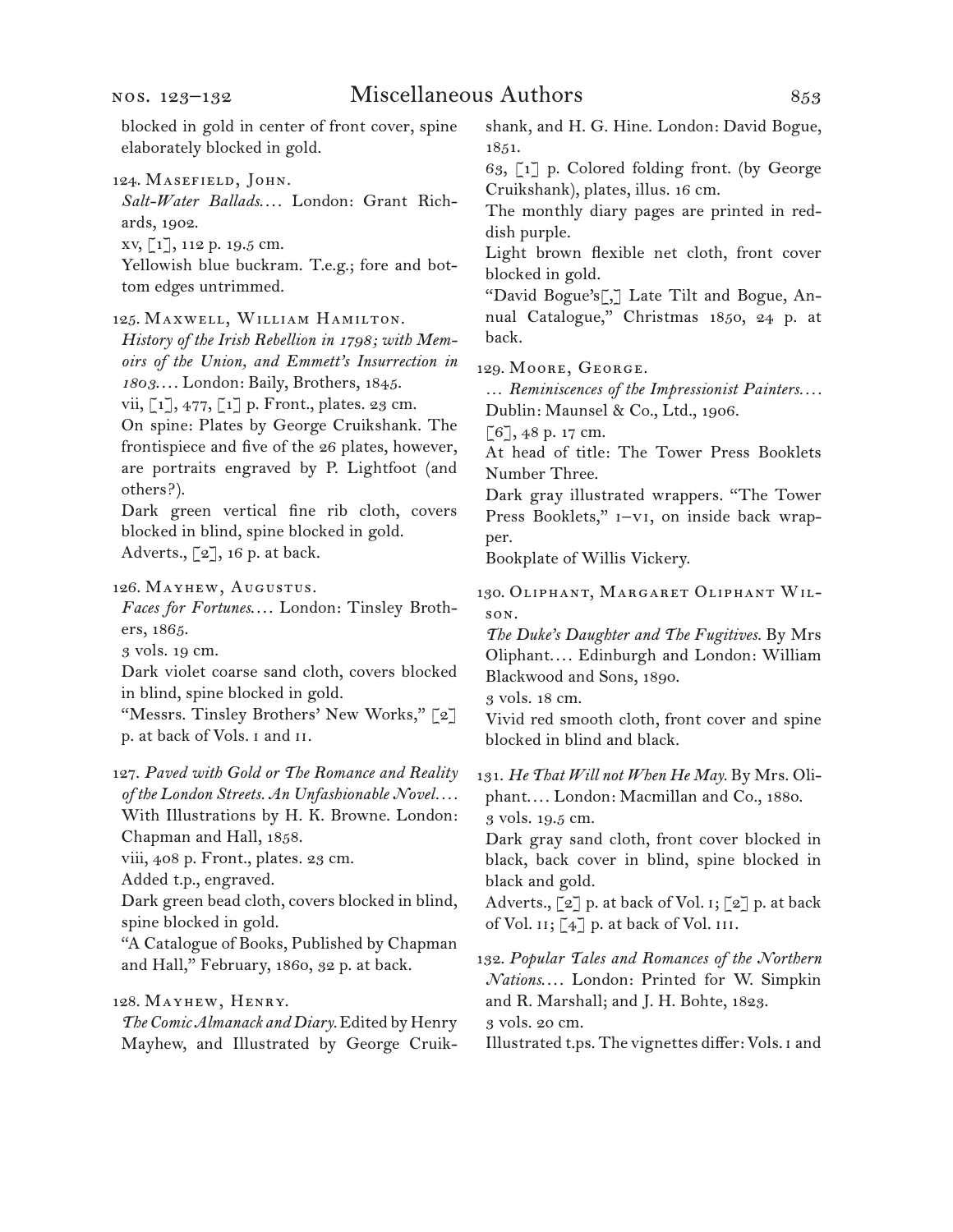iii by George Cattermole; Vol. ii by Fischer. Translations of stories by J.  K.  A. Musäus, F. H. K. De La Motte-Fouqué, and J. L. Tieck. Grayish blue boards; grayish yellowish brown spine. Paper label on spine. Edges untrimmed. "Popular Novels, Published by Longman, Hurst, Rees, Orme, and Brown," May, 1823, 4 p., 18 cm., inserted between front endpapers in Vol. i.

133.  Puckle, James.

*The Club; or, A Gray Cap for a Green Head. A Dialogue between a Father and Son. . . .* London: Chiswick Press, Printed by C. Whittingham, Sold by Charles Tilt and N. Hailes, 1834. xvi, [4], 128 p. Front., illus. 18 cm.

Title vignette.

Edited by Samuel Weller Singer.

The illustrations are by John Thurston.

Dark yellowish green fine bead cloth, covers blocked in blind, spine blocked in gold.

"Catalogue of Embellished Books," 24 p. at back.

134.  Reid, Mayne.

*The Bush-Boys or the History and Adventures of a Cape Farmer and His Family in the Wild Karoos of Southern Africa. . . .* With Twelve Illustrations. London: David Bogue, 1856.

viii, 471 p. Front., plates. 17.5 cm.

Four of the illustrations are signed by Gus[tave] Janet; the others appear to be unsigned.

Dark yellowish green diagonal wave cloth, covers elaborately blocked in blind, spine elaborately blocked in gold.

"Books ofAdventure,Amusement, and Instruction,"  $\lceil 16 \rceil$  p. at back.

Inscription dated Dec: 24th 1855 on free front endpaper.

135.  Ritchie, Anne Isabella Thackeray, LADY.

*Blackstick Papers. . . .* With Portraits. New York and London: G. P. Putnam's Sons, 1908. vii, 291 p. Front., 2 plates. 21 cm.

T.p. printed in black and red.

Dark red vertical fine rib cloth, spine elaborately blocked in gold. T.e.g. Adverts.,  $\lceil 4 \rceil$  p. at back.

136.  *Chapters from Some Memoirs. . . .* London and New York: Macmillan and Co., 1894. viii, 215 p. 21 cm.

Dark blue smooth cloth, spine blocked in gold.

137.  *From Friend to Friend.* By Lady Ritchie (Edited by Her Sister-in-Law, Miss Emily Ritchie). With a Portrait. New York: E. P. Dutton and Company, 1920.

 $\lbrack 7 \rbrack, 169, \lbrack 1 \rbrack$  p. Front. 19.5 cm. Grayish blue buckram. Adverts.,  $\lceil 6 \rceil$  p. at back.

138. *From the Porch*.... With Illustrations. New York: Charles Scribner's Sons, 1913. vii, [1], 267 p. Front., plate. 20.5 cm. Yellowish green smooth cloth.

139.  *Old Kensington.* By Miss Thackeray. . . . London: Smith, Elder, & Co., 1873.

viii p., 1 leaf, 531, [1] p. Front., plates. 22.5 cm.

The illustrations are by George Dunlop Leslie.

Dark yellowish green sand cloth, with on front cover the figure in the plate facing p. 227 reproduced in lighter green within a gold frame, both covers with a broad rule border in black, spine elaborately blocked in black and gold.

140.  Rossetti, Dante Gabriel.

*Ballads and Sonnets*. . . . London: Ellis and White, 1881.

1 prel. leaf, xii, 335, [1] p. 19.5 cm.

Dark grayish blue smooth cloth, covers and spine blocked in gold. Decorated endpapers, blue on pale green.

Advert., 1 leaf at back.

Inscribed on halftitle: Edmund W. Gosse Eq with best regards. D G Rossetti 1881[.] Bookplate of Edmund William Gosse.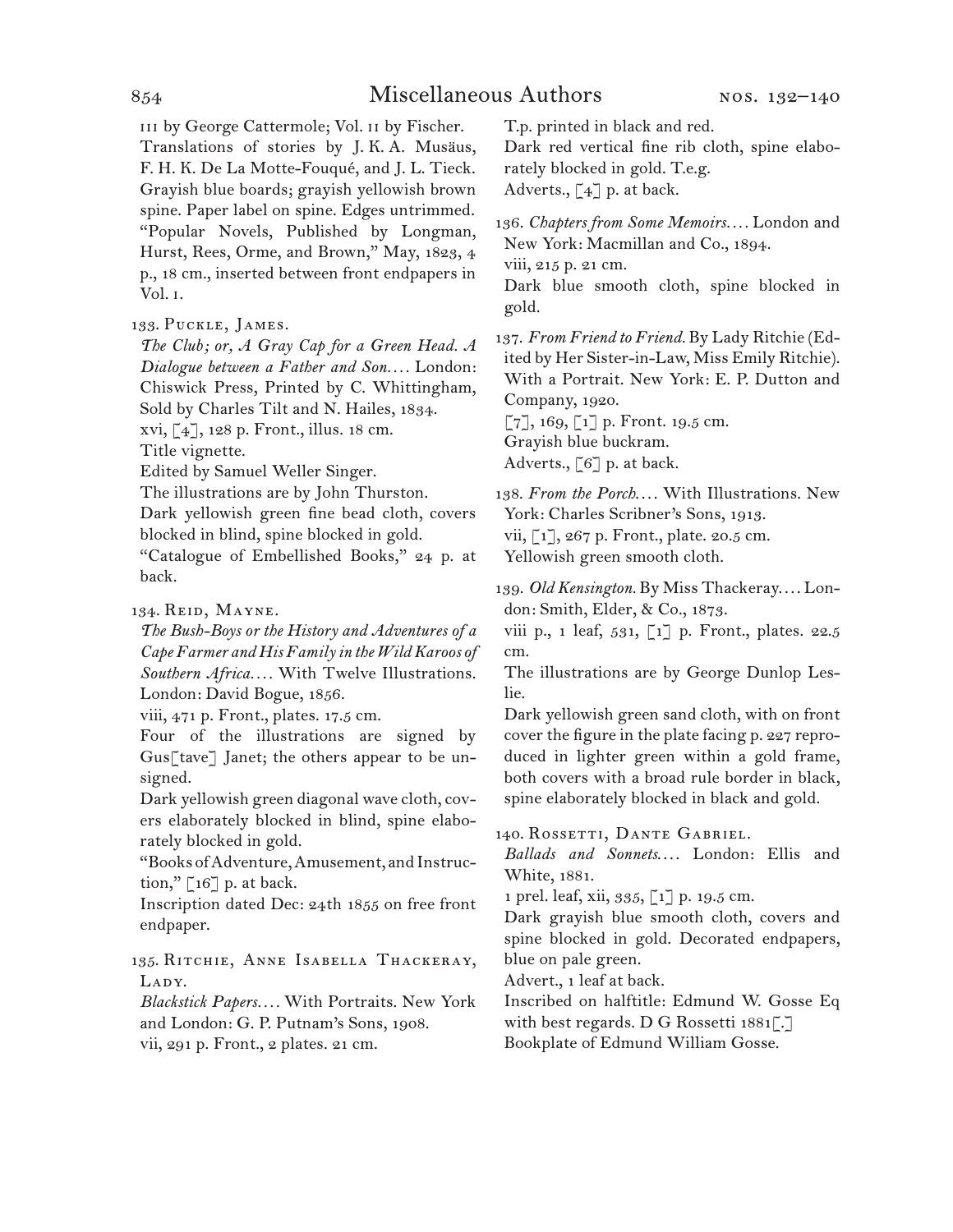### nos. 141–148

141.  Russell, William Clark.

*The Emigrant Ship. . . .* London: Sampson Low, Marston & Company Limited, 1893. 3 vols. 19 cm.

Grayish blue smooth cloth. Decorated endpapers, olive on pale yellow.

142.  *The Savage-Club Papers for 1868.* Edited by Andrew Halliday. London: Tinsley Brothers, 1868.

x, [2], 304 p. Front., plates, music. 20.5 cm. Added t.p., engraved.

Contributions by George Grossmith, Dion Boucicault, Mortimer Collins, G. A. Sala, and others.

The illustrations are by W. Brunton, Gustave Doré, George Cruikshank, F. Barnard, and others.

Yellowish green sand cloth, front cover blocked in gold and blind, back cover in blind, spine blocked in gold. Bevelled boards. A.e.g.

Inscribed on pastedown front endpaper: Charles Collins.

143.  [Schreiner, Olive Emilie Albertina.]

*The Story of an African Farm. A Novel.* By Ralph Iron [pseud.]. . . . London: Chapman and Hall, Limited, 1883.

2 vols. 19 cm.

Moderate gray diagonal fine rib cloth, covers and spine blocked in reddish brown.

144. [Scott, Hugh Stowell.]

*From One Generation to Another.* By Henry Seton Merriman [pseud.]. . . . London: Smith, Elder, & Co., 1892.

2 vols. 19 cm.

Pale green diagonal fine rib cloth, front cover blocked in black.

Adverts.,  $\lceil 2 \rceil$  p. at back of Vol. II.

145.  *Prisoners and Captives.* By Henry Seton Merriman [pseud.]. . . . London: Richard Bentley and Son, Publishers in Ordinary to Her Majesty the Queen, 1891. 3 vols. 19 cm.

Grayish blue diagonal fine rib cloth, front cover and spine blocked in black. Decorated endpapers, light brown on white.

146.  *The Slave of the Lamp.* By Henry Seton Merriman [pseud.]. . . . London: Smith, Elder, & Co., 1892.

2 vols. 19.5 cm.

Greenish blue smooth cloth, front cover blocked in black.

Adverts., [2] p. at back of Vol. II.

147.  Sewell, Anna.

… *Black Beauty: His Grooms and Companions. . . .* The "Uncle Tom's Cabin" of the Horse. American Edition Published by the American Humane Education Society, George T. Angell, President, 19 Milk St., Boston [1890].

iv, [5]–245, [1] p. Illus. 17.5 cm.

At head of title: Over Ninety Thousand Copies of this Book have been Sold in England.

Illustrated t.p.

Light brown decorated stiff wrappers. Advert. on outside back wrapper. Text relating to the American Humane Education Society on endpapers.

Text relating to American Band of Mercy and the American Humane Education Society, [12] p. at back.

Inscribed at head of t.p.: Katharine J. Dyer, Boston, June 1890.

148.  …———. . . . The "Uncle Tom's Cabin" of the Horse. American Edition Published by the American Humane Education Society, George T. Angell, President, 19 Milk St., Boston  $[n.d.]$ .

iv,  $\lceil 5 \rceil$ -245,  $\lceil 1 \rceil$  p. Illus. 17 cm.

At head of title: Over One Hundred Thousand Copies of this Book have been Sold in England.

Illustrated t.p.

Reddish brown illustrated wrappers. Advert. on outside back wrapper.

Text relating to the American Humane Education Society, [4] p. at front. Text relating to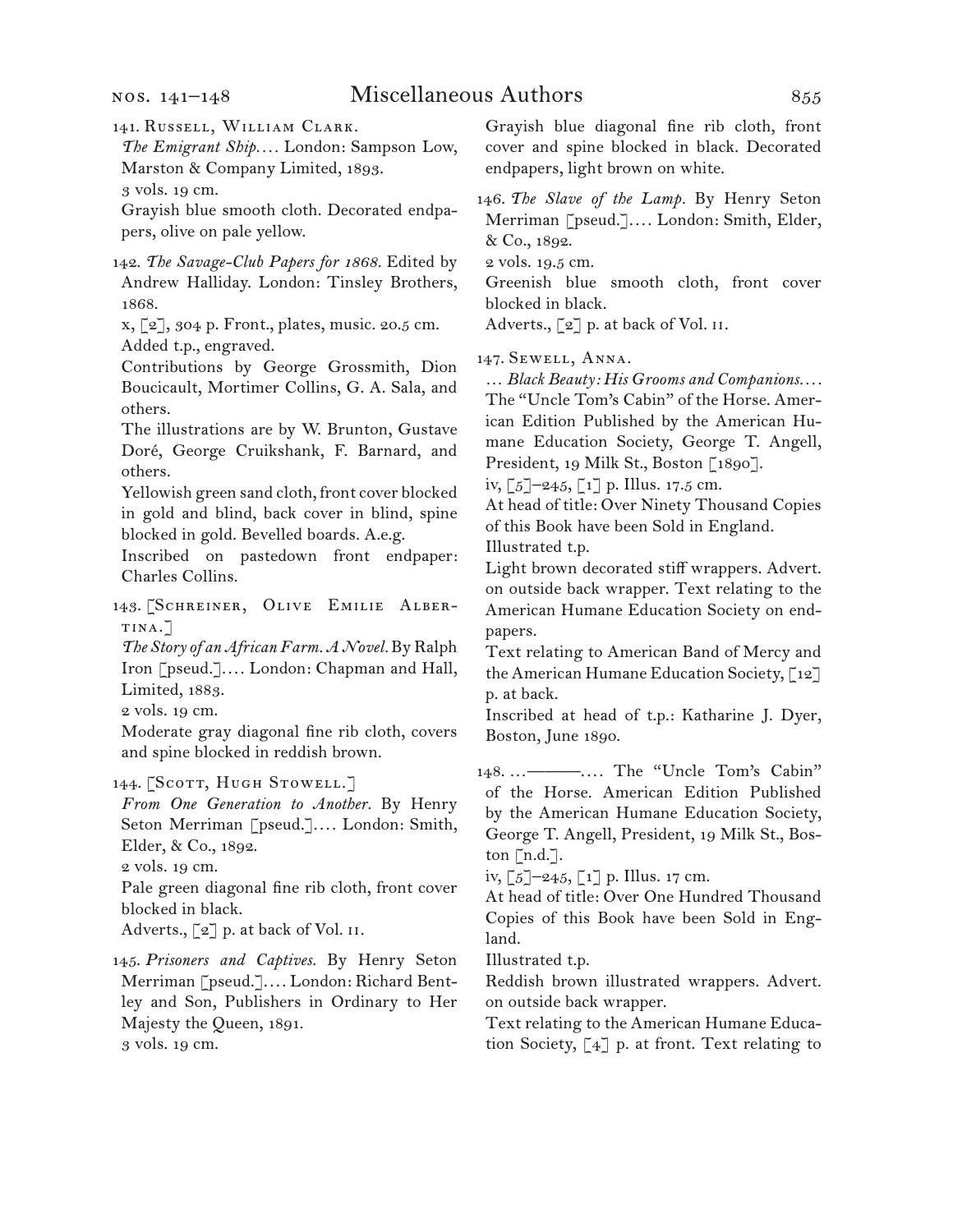the American Humane Education Society and American Band of Mercy, [14] p. at back.

149.  Copy 2.

Light brown illustrated wrappers. On outside front wrapper: Compliments of Bouvé, Crawford & Co. Corporation.... Adverts. for the Crawford Shoe on inside front and inside and outside back wrappers.

Adverts. for the Crawford Shoe,  $\lbrack 4 \rbrack$  p. at front. Text relating to the American Humane Education Society and American Band of Mercy,  $\lceil 18 \rceil$  p. at back.

150.  [Shorthouse, Joseph Henry.]

*John Inglesant. A Romance*. . . . London: Macmillan and Co., 1881.

2 vols. 23 cm.

Although the author's name is not given on the t.p., the dedication is signed "J. Henry Shorthouse" and "J. H. Shorthouse" appears on the spine.

Deep red smooth cloth.

Inscribed on both halftitles: Offered to the Queen by Her humble servant J. Henry Shorthouse. Also inscribed on halftitle of Vol. i: Replaced in the Royal Library by a better copy, and given to me by the Author March 1884. Richard R. Holmes[.]

Bookplate of Windsor Castle.

*A False Start. A Novel. . . .* London: Chapman and Hall Limited, 1887.

3 vols. 19.5 cm.

Moderate gray coarse sand cloth, covers and spine blocked in black. Vol. i. lacks free back endpaper.

152.  Smedley, Frank Edward.

*The Fortunes of the Colville Family; or, A Cloud and Its Silver Lining: A Christmas Story*. . . . Illustrated by "Phiz." London: George Hoby, 1853.

x, 244 p. Front. 18 cm.

Added t.p., engraved.

Vivid red horizontal cord cloth, front cover

and spine blocked in gold, back cover blocked in blind.

Adverts., [2] p. at front.

Inscribed on free front endpaper: James Cooke from Kate with kind love Jany 1 1853[.]

# 153.  Smiles, Samuel.

*Self-Help; with Illustrations of Character and Conduct. . . .* London: John Murray, 1859.

xii, 343 p. 18.5 cm.

Dark purplish red cord cloth, covers blocked in blind, spine blocked in gold. Advert., 4 p. at back.

154.  Smith, Albert.

*The Marchioness of Brinvilliers, the Poisoner of the Seventeenth Century. A Romance of Old Paris. . . .* London: Richard Bentley; Edinburgh: Bell & Bradfute; Dublin: Cumming and Ferguson, 1846.

vi, 350 p. Front. 17.5 cm.

The frontispiece is by John Leech.

On spine: Bentley's Standard Novels.

Dark brown cord cloth, covers blocked in blind, spine elaborately blocked in gold.

155.  *Steamers v. Stages; or, Andrew and His Spouse.* By the Author of "York and Lancaster." Illustrated with Six Humorous Designs by Robert Cruikshank. . . . London: William Kidd, 1830. 27, [1] p. Front., plates, illus. 16 cm.

Halftitle: Andrew and His Spouse; or, An Aquatic Excursion by Steam.

Light brown stiff wrappers. Advert. on outside back wrapper.

"New and Interesting Works," [8] p. at back.

156. SUE, EUGÈNE.

*The Mysteries of Paris. . . .* London: Chapman and Hall, 1845–46.

3 vols. Illus. 26.5 cm.

Illustrated t.p.

The illustrations are by Henry Valentin.

Dark purplish red horizontal wave cloth, covers blocked in blind, spine blocked in gold and blind.

<sup>151.</sup>Smart, Hawley.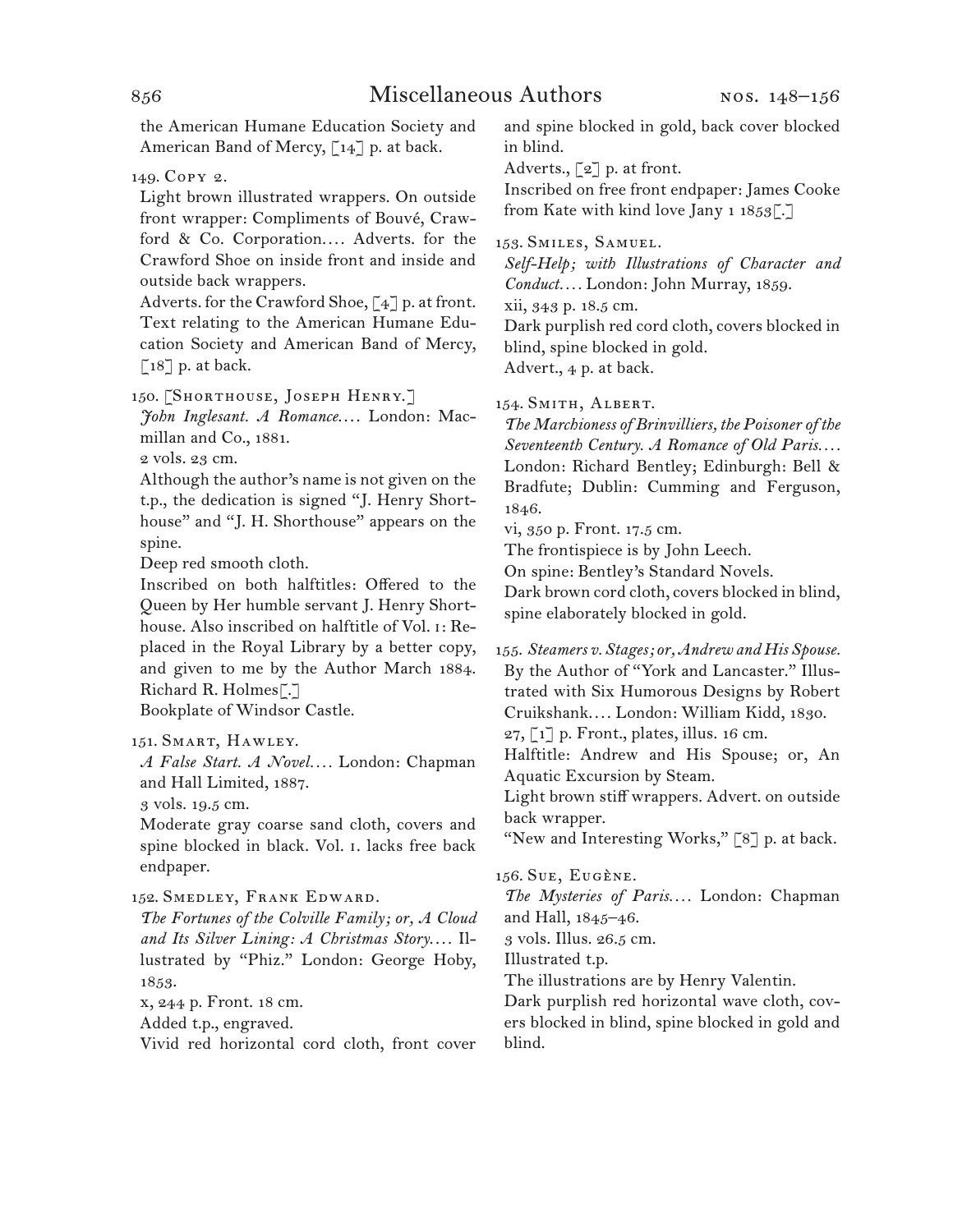Mounted on halftitle of Vol. 1: ALS from Eugène Sue to Monsieur, 9 Janvier 1849 [?]. Mounted on halftitle of Vol. III: conclusion of an ALS from Eugène Sue, undated. 157.  *The Wandering Jew*. . . . London: Chapman and Hall, 1844–45. 3 vols. Fronts., plates. 23 cm. The illustrations are by Henry Valentin. On spine: Heath's Illustrated Edition. Moderate red vertical fine rib cloth, covers blocked in blind, spine blocked in gold. Mounted on back of frontispiece in Vol. I: ALS from Eugène Sue to Monsieur Amyot, 20 Fevr  $[$ ?] 1846. Bookplate of Elizabeth Hedden Newton. 158.  Swinburne, Algernon Charles. *Charles Dickens. . . .* With Preface and Illustrative Notes by the Editor. London: Chatto & Windus, 1913. xx, 84 p. 19.5 cm. "Editor's Preface," signed T. W.-D. [Theodore Watts-Dunton], December 1912, p. [xi]–xx. Dark blue smooth cloth, front cover and spine blocked in gold, back cover blocked in blind. 159.  *Studies in Prose and Poetry*. . . . London: Chatto & Windus, 1894.  $\lceil 5 \rceil$ , 298 p. 19.5 cm. Dark blue smooth cloth, front cover and spine blocked in gold, back cover blocked in blind. "A List of Books Published by Chatto & Windus," Sept. 1894, 32 p. at back. 160.  *The Tale of Balen. . . .* London: Chatto & Windus, 1896.  $\lceil 5 \rceil$ , 132 p., 2 leaves. 19.5 cm. Dark blue buckram. Bevelled boards. T.e.g. "List of Books Published by Chatto & Win-Kern. gold.

dus," March 1896, 32 p. at back. Inscribed on halftitle: John Swinburne from A C Swinburne.

Mounted on free front endpaper: als from the author to John Swinburne, June 9. 96, sending him the book, docketed by the recipient.

Bookplates of John Stuart Groves and Jerome

161.  [Tautphoeus, Jemima Montgomery, FREIFRAU VON.]

*The Initials. A Novel. . . .* London: Richard Bentley, 1850.

3 vols. 20.5 cm.

Published anonymously.

Deep yellow cord cloth, covers and spine blocked in blind. Adverts. on endpapers. Advert.,  $\lceil 2 \rceil$  p. at back of Vol. II. Bookplate of Llanarth.

162.  *Quits; A Novel.* By The Baroness Tautphoeus. . . . London: Richard Bentley, 1857. 3 vols. 20.5 cm. Dark gray boards. Black fine diaper cloth spine.

Paper label on spine.

163.  Taylor, Meadows.

*Ralph Darnell. . . .* Edinburgh and London: William Blackwood and Sons, 1865.

3 vols. 20.5 cm.

Dark yellow green smooth cloth.

"Messrs Blackwood and Sons' Recent Publications," 19,  $\lceil 1 \rceil$  p. at back of Vol. I.

Inscribed on t.p. of Vol. i: Edward Lear Sanremo 1875 [and, in another hand:] F Lushington Templehurst Janry 1888 L: on t.p. of Vol. ii: Edward Lear Sanremo Augt. 1875; on t.p. of Vol. III: Edward Lear. Sanremo 1875[.]

164.  *Tara: A Mahratta Tale*. . . . Edinburgh and London: William Blackwood and Sons, 1863. 3 vols. 20.5 cm.

Deep reddish brown diagonal dot and ribbon cloth, covers blocked in blind, spine blocked in

"Catalogue of Messrs Blackwood and Sons' Publications," 19,  $\lceil 1 \rceil$  p., 19 cm., at back of Vol. iii.

Inscribed on halftitle of Vol. 1: Miss M. E. Braddon with the sincere respects of Meadows Taylor Oct. 1868.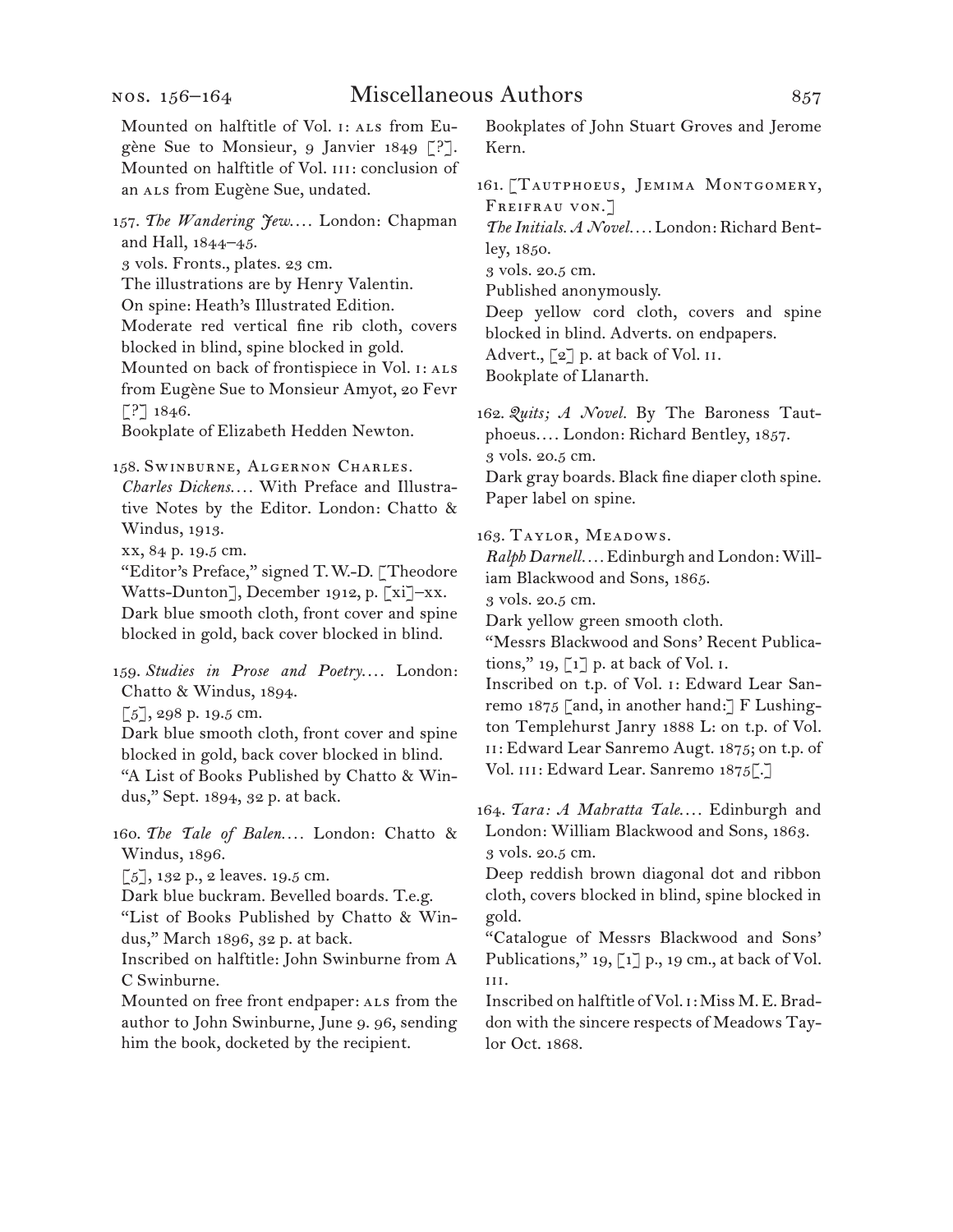# 858 Miscellaneous Authors

165.  Tennyson, Alfred Tennyson, 1st Baron. *Ballads and Other Poems. . . .* London: C. Kegan Paul & Co., 1880.

vi, 184 p. 17.5 cm.

Yellowish green fine diaper cloth, covers and spine blocked in blind.

Adverts., [3] p. at back.

On blank leaf facing p. 184 is a transcription of the poem "Crossing the Bar."

166.  *Becket. . . .* London: Macmillan and Co., 1884. [7], 213 p. 18.5 cm. Dark green fine diaper cloth. Advert., [2] p. at back. Calling card of Benjamin Gibbins.

167.  *The Death of OEnone, Akbar's Dream, and Other Poems*. . . . London and New York: Macmillan and Co., 1892. vi, 111 p. 18 cm. Dark green fine diaper cloth.

168.  *Demeter and Other Poems*. . . . London and New York: Macmillan and Co., 1889. vi, 175 p. 18 cm. Dark yellowish green fine diaper cloth.

169.  *Enoch Arden, etc*. . . . London: Edward Moxon & Co., 1864.

[3], 178 p. 17.5 cm.

Grayish green sand cloth, blocked in blind.

"A List of Books Published by Messrs. Edward Moxon & Co.," September, 1864, 8 p. inserted between front endpapers.

170.  *Gareth and Lynette etc*. . . . London: Strahan & Co., 1872.

3 prel. leaves, 136 p. 17 cm.

Yellowish green fine diaper cloth, covers blocked in blind, spine blocked in gold and blind.

"List of Books Published by Strahan and Co.," 10 p. at back.

Advertisement slip for the Sixth Edition of *London Lyrics* by Frederick Locker pasted to free front endpaper.

171.  *Harold. A Poem. . . .* London: Henry S. King & Co., 1877.

 $[9]$ , 161,  $[1]$  p. 17.5 cm.

Dark green diagonal fine rib cloth, covers and spine blocked in blind.

Adverts., [4] p., and "A List of Henry S. King and Co.'s Publications," December, 1876, 30 p., 1 leaf, at back.

172.  *The Holy Grail And other Poems*. . . . London: Strahan and Co., 1870.

 $[5]$ , 222 p. 17 cm.

Yellowish green fine diaper cloth, covers blocked in blind, spine blocked in gold and blind. Advert., [2] p. at back.

173.  *Idylls of the King. . . .* London:Edward Moxon & Co., 1859.

4 prel. leaves, 261 p. 18 cm.

Dark green vertical fine rib cloth, covers and spine blocked in blind.

On p. 261 and its blank verso there is a long penciled note on Guinevere.

174.  *In Memoriam.* London: Edward Moxon, 1850.

vii, [1], 210 p. 18 cm.

First issue, with "the" for "thee," p. 2, line 13; and "baseness" for "bareness," p. 198, line 3.

Published anonymously.

Grayish purple vertical fine rib cloth, covers and spine blocked in blind.

"A List of Books Published by Edward Moxon," February, 1850, 8 p. inserted between front endpapers.

Bookplate of Edwin B. Holden.

175.  *Locksley Hall Sixty Years after etc*. . . . London and New York: Macmillan and Co., 1886.  $[7]$ , 201,  $[1]$  p. 18 cm. Halftitle: Locksley Hall Sixty Years after and

The Promise of May.

Dark yellowish green fine diaper cloth.

176.  *Maud, and Other Poems. . . .* London: Edward Moxon, 1855. [7], 154 p. 17.5 cm.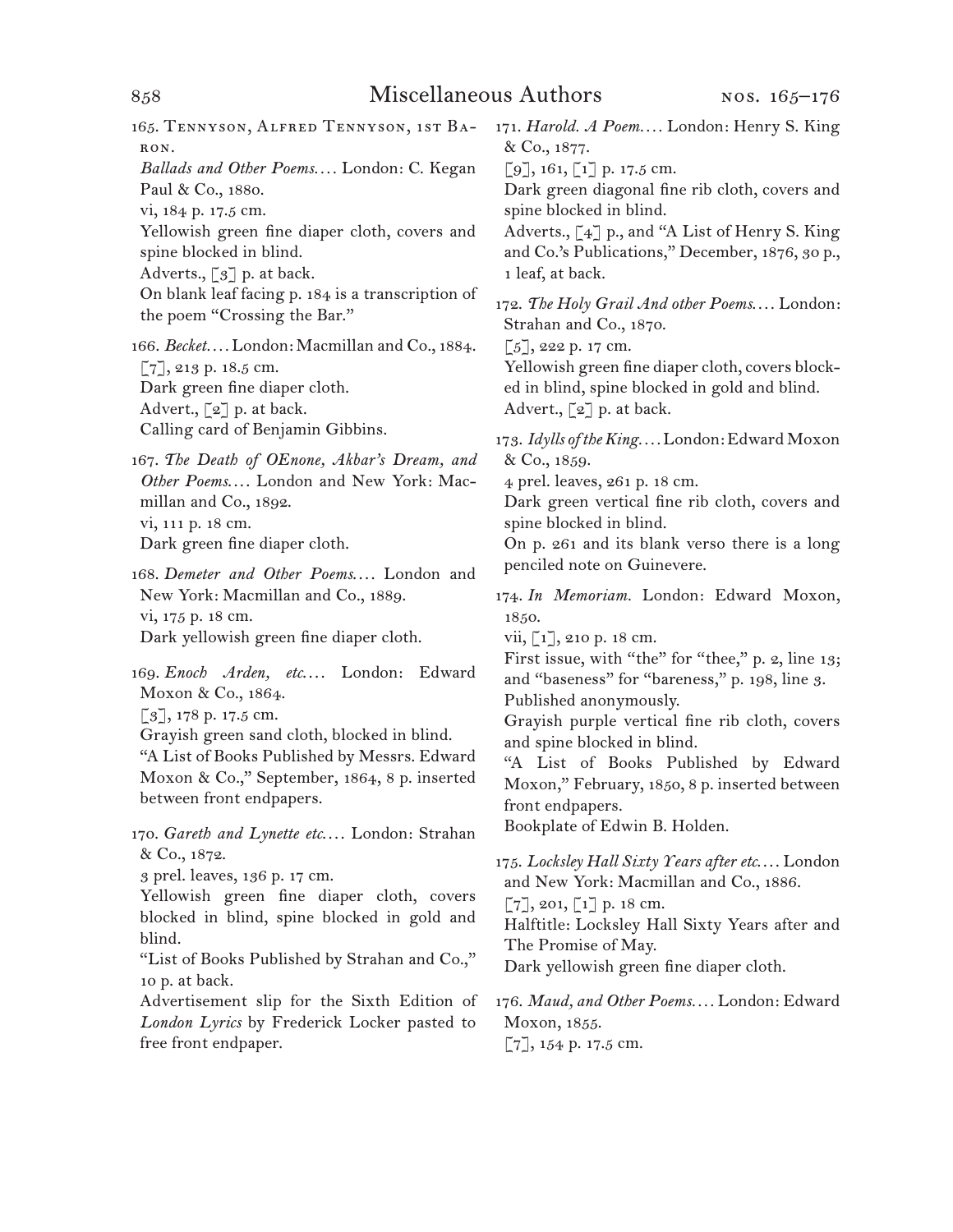Dark green vertical fine rib cloth, covers and spine blocked in blind.

Advert., 1 leaf at back. "A List of Books Published by Edward Moxon," June, 1855, 8 p. inserted between front endpapers. Bookplate of Richard Paul Amphlet.

177.  *Queen Mary. A Drama. . . .* London: Henry S. King & Co., 1875. viii, 278 p. 18 cm. Dark green diagonal fine rib cloth, covers and spine blocked in blind. Adverts., [9] p. at back.

178.  *Tiresias and Other Poems. . . .* London: Macmillan and Co., 1885. viii, 203, [1] p. 18 cm. Dark yellowish green fine diaper cloth. Inscribed on free front endpaper: Miss Greaves, from E H [?] Brodie, with best wishes for her birthday Jan 7. 1885.

179. WARD, MARY AUGUSTA ARNOLD. *Marcella.* By Mrs. Humphry Ward. . . . London: Smith, Elder, & Co., 1894. 3 vols. 19.5 cm. Pale yellowish green buckram.

180.  *Robert Elsmere.* By Mrs. Humphry Ward. . . . London and New York: Macmillan and Co., 1888.

2 vols. 18.5 cm.

"Printed by R. & R. Clark, Edinburgh."

Dark green smooth cloth.

Adverts.,  $\lceil 4 \rceil$  p. at back of Vol. II.

Signature of Maria Louisa Howard at head of each t.p.

Bookplate of Willard Lucius and Florence Field Cobb.

181.  *Sir George Tressady.* By Mrs Humphry Ward. . . . London: Smith, Elder, & Co., 1896. 2 vols. (3 prel. leaves, 270 p.; 3 prel. leaves,  $[271]$ –571,  $[1]$  p. 18.5 cm.

The preliminary leaves in Vol. ii consist of a halftitle, a t.p., and a repeat of the dedication. The volume numbers on the t.ps are given in

roman numerals. (In some copies asterisks are used instead of numerals.)

"One of six copies bound in two vols. for the Author," according to a note in Mrs. Ward's hand in the copy in the Sadleir collection (*XIX Century Fiction,* No. 3294).

Brown flexible leather. A.e.g.

Inscribed on blank leaf preceding halftitle in Vol. i: To Lady de Vesci, With the writer's love. Xmas 1896.

Bookplate of Mark Samuels Lasner in Vol. i. Gift of Mark Samuels Lasner in honor of the curator of the Parrish Collection.

182.  [Warren, Samuel.]

*Ten Thousand a-Year*. . . . Edinburgh and London: William Blackwood and Sons, 1841.

3 vols. 20.5 cm.

Published anonymously.

Black vertical fine rib cloth, covers and spine blocked in blind.

Advert., 1 leaf at back of Vol. iii.

183.  Whyte-Melville, George John.

*Black but Comely or, The Adventures of Jane Lee*. . . . London: Chapman and Hall, 1879. 3 vols. 19.5 cm.

Bluish gray diagonal fine rib cloth, front cover and spine blocked in black, back cover blocked in blind.

Adverts., [4] p., 18 cm., inserted between front endpapers of Vol. 1. Adverts.,  $\lceil 4 \rceil$  p., and "Chapman and Hall's Catalogue of Books," December, 1878, 32 p., at back of Vol. iii.

Inscribed on t.p. of each volume: Jane Stephenson Paris 1881 From her friend J. P. Morgan.

184.  *"Bones and I;" or, The Skeleton at Home. . . .* London: Chapman and Hall, 1868.

[4], 287 p. 19.5 cm.

Reddish brown sand cloth, covers blocked in blind, spine blocked in gold.

185.  Wilde, Oscar.

*Salome. A Tragedy in One Act:* Translated from the French of Oscar Wilde: Pictured by Au-